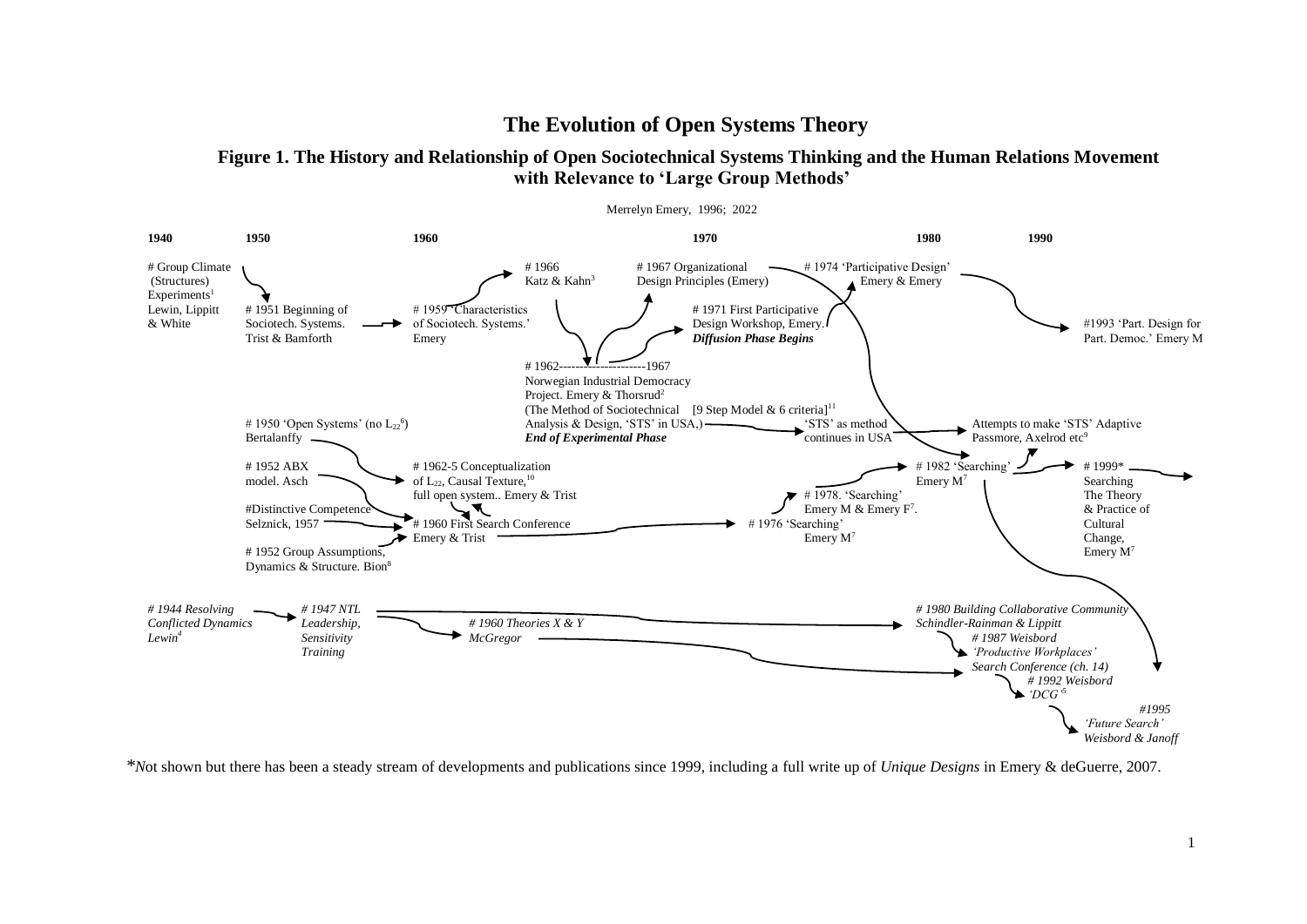# **Notes & References**

**General Note:** Figure 1 is merely a more accurate and detailed record of the history leading to today's methods than that derived from Bunker & Alban 1992. The Bunker & Alban version of history has three streams, Gestalt, Systems and Psychoanalytic. This ignores:

- the fact that the Gestalt group was a primary and major source of stimulus, a precursor, to the flowering of systems research, and
- the major divide in the history of today's methods, namely that between those based on the *open system* with task mediated relationships and those based on personal and interpersonal relations, the foundations of the *Human Relations* school, a variety of *closed systems*.

All the methods derived from open systems theory (OST) are based on the ABX model while the Human Relations (HR) methods employ only the AB, AX and BX relations. The above history is organized into these two streams showing the influences and interactions between them.

There are multiple problems and inaccuracies in the Bunker & Alban version, not the least of which is that the Search Conference is placed within the psychoanalytic stream. It is wholeheartedly within the open systems and structural stream and it was not the psychoanalytic aspect of Bion's work which informed its process. The Search Conference IS open systems planning but that term (Jayaram) is put within the 'systems theory' stream. Alban & Bunker make no distinction -between general systems theory and open systems. Similarly, Weisbord is placed within the systems stream when his method owes more in its concept and process to the NTL tradition through Schindler-Rainman & Lippitt than it does to the method whose name he has appropriated. This has been dealt with in my paper on 'The Search Conference in the USA Today: Clarifying some Confusions'. In Weisbord's method, the importance of the extended social field, the environment, and learning about it as an entity in successful active adaptive strategic planning is trivialized and turned into an element of the human encounter.

Within the open systems camp, very different methods have been developed for the functions of planning and structural redesign for the very simple reasons that the functions are themselves vastly different, require different event designs and the participation of different people. The conceptual intertwining and coherence of open systems and structural design is illustrated in the development of the Search Conference. The practical linking of the methods of the Search Conference and Participative Design Workshop for large scale system change, is found in the 'two stage model' discussed by Diemer & Alvarez, 1995, (incorrectly attributed to Fred Emery by the Editor). All of these differences are confused in the Bunker & Alban version.

It is of course a great disadvantage for the Bunker & Alban version that most of the world's relevant social science literature is missing. Its concentration on what is known to Americans automatically introduces distortions and light weight sources such as Miller & Rice. As my version makes clear, Bunker & Alban have little notion of the rich history of open systems and its influence on their reading today. This potted history which includes only the major milestones and influences has been elaborated in great detail by the 3 volume anthology of the Tavistock - *The Social Engagement of Social Science*. In correcting this version of history I have not attempted to be exhaustive. Left out are such formative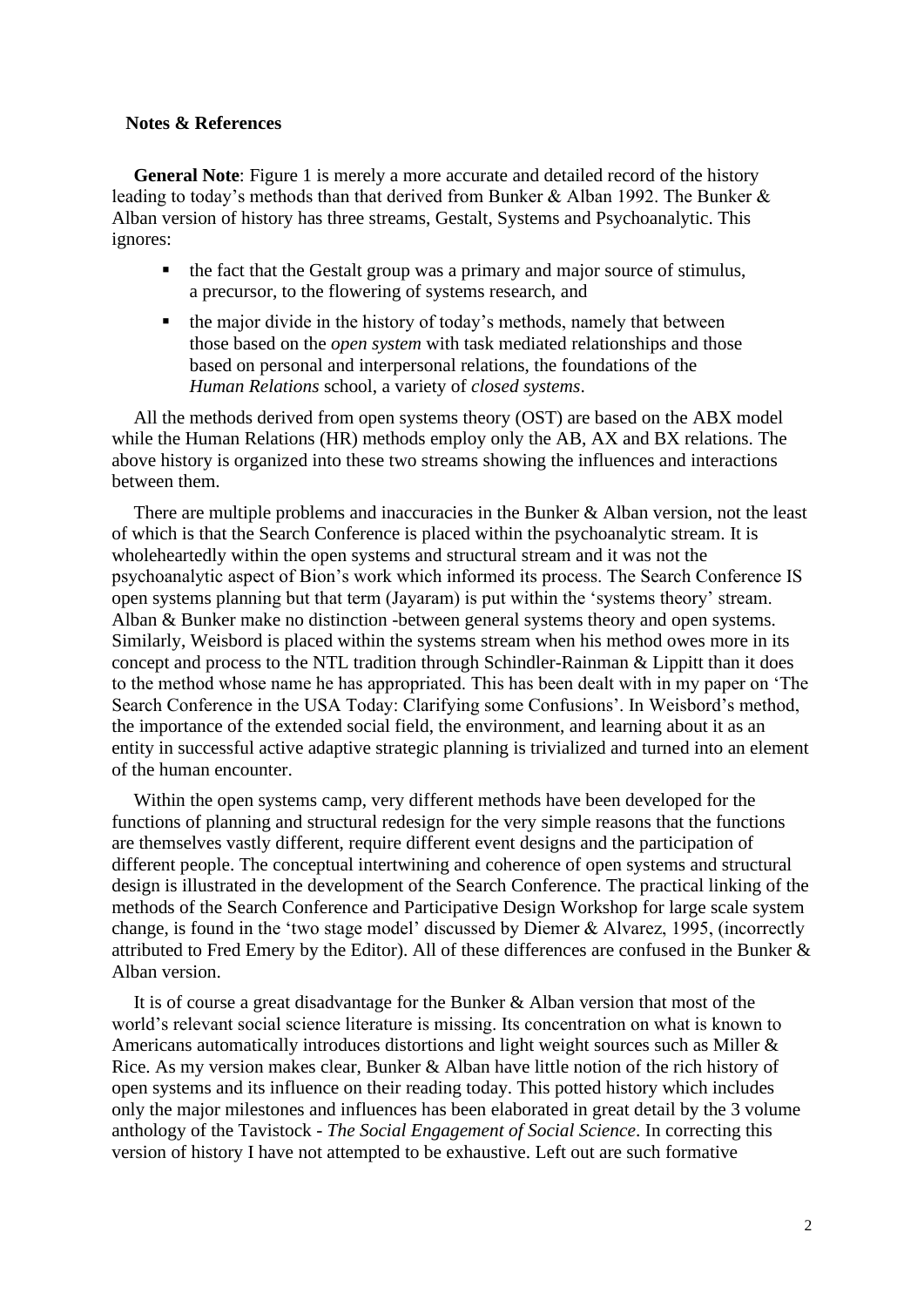influences as Sommerhoff (1969) and references such as *Systems Thinking* (Emery 1969, 1981), and *On Purposeful Systems* (Ackoff R L & Emery F E, 1972).

#### **Other Notes**

1. This series of experiments and publications established that there are only 2 genotypical structures and an absence of structure which is known as 'laissez faire'.

2. The conclusive nature of this project meant that no further research was required to prove that democratic structure based on the second organizational design principle (DP2) was a more human and productive alternative than the bureaucratic (autocratic), based on the first organizational design principle (DP1). As part of the project, Emery & Thorsrud also demonstrated that representative democracy (DP1) cannot produce the same results. Emery & Thorsrud included a republication of *Participative Design*, 1974, as Appendix 1 of the 1975 & 1976 editions to reinforce the message that a new method specifically designed for diffusion was available to replace the old STS analysis and design required for scientific validation.

3. This publication has become a major USA source but it was based on 'Characteristics of Sociotechnical Systems'.

4. The paper 'The Solution of a Chronic Conflict in Industry' is an example of that small part of Lewin's work which did not emphasize structural considerations and allowed serious misinterpretation of much of his work as fitting within the Human Relations school. Lewin was open to all the influences of the time but as his work and his biographer Marrow make clear, he was a 'systems man' although open systems thinking was at an early stage. His work has provided a foundation for much of the following development of open systems. The split between the open systems and human relations camps took place shortly after Lewin's death as elaborated below.

5. DCG = *Discovering Common Ground*. In 1987, Weisbord used the terms Search Conference and Future Search synonomously as they were used in Australia. This is also the way that Bunker & Alban use them (see pages headed 2. 'History of Ideas: Large Group Interventions' and 3. 'Types of Large Scale Systems Events.') However, on p3. they describe the Weisbord model and put the name Emery on it. In DCG Weisbord used the term Future Search to cover virtually any participative event. With great irony, Weisbord & Janoff in *Future Search* reserve the term for their own model and urge others not to use the name for other models (p51). The name Search Conference can now be reclaimed for the original and distinct concept.

6.  $L_{22}$  = 'extended social field of directive correlations' or broad social environment. Bertalanffy's 'open system' was an immature and incomplete conceptualization because the nature of the environment to which the system was 'open' was not specified. While it was called 'open', it was therefore, more closed than open. The conceptualization of an open system was completed in 1965 with Emery & Trist's identification of environmental causal textures.

7. These publications document the progressive and integrated theoretical and practical development of the Search Conference. The first publication in USA was in Sutherland John W (ed) 1978 *Management Handbook for Public Administrators,* van Nostrand Reinhold. USA. The intensive conceptual work put into the Search Conference drawing together the open systems stream and sociotechnical design based on the design principles can be found in Emery M, 1982, and further developed in Emery M, 1999.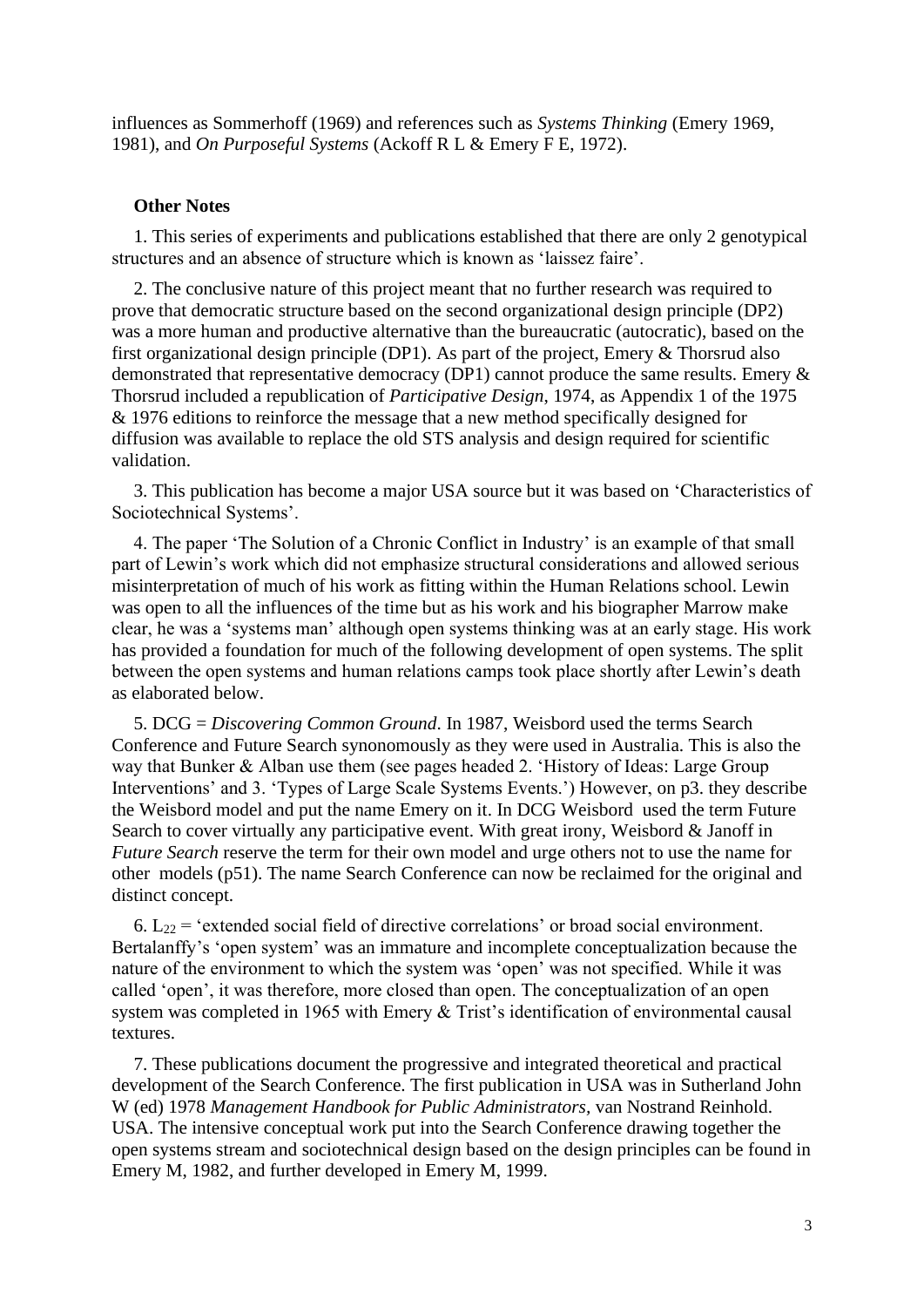8. Bion's appreciation of the role of structure was minimal. However, it was present as documented in Emery M, 1982. Further work on the group assumptions has shown that they are indeed the results of structure.

9. All these various models draw upon earlier work documented in this history. Axelrod for example, acknowledges the Australian work.

10. The completion of the conceptualization of the open system was clearly in Emery's mind at the time of the first Search Conference. The first publication of the concept of the extended social field of directive correlations (environment) and its causal texture was Emery 1963, 'Second Progress Report on Conceptualization'. Doc. T125, TIHR.

11. In 1967, many international social scientists, including Lou Davis attended the 'Lincoln' conference where what is now called the '9 step model' and the '6 criteria', the basic 6 psychological requirements of productive activity, were presented in a paper by Fred Emery. The 6 criteria were first published in Norwegian in 1964 and in English as Appendix V of Emery & Thorsrud, 1969.

The rest of this paper elaborates on the evolution of the open systems stream to its current state where a very comprehensive suite of methods covers most queries and problems organizations and individuals can run into today. It does not include statistical methods but open systems theory has also developed statistical techniques that deliver genuinely systemic analyses and syntheses (e.g. Emery F, 1976).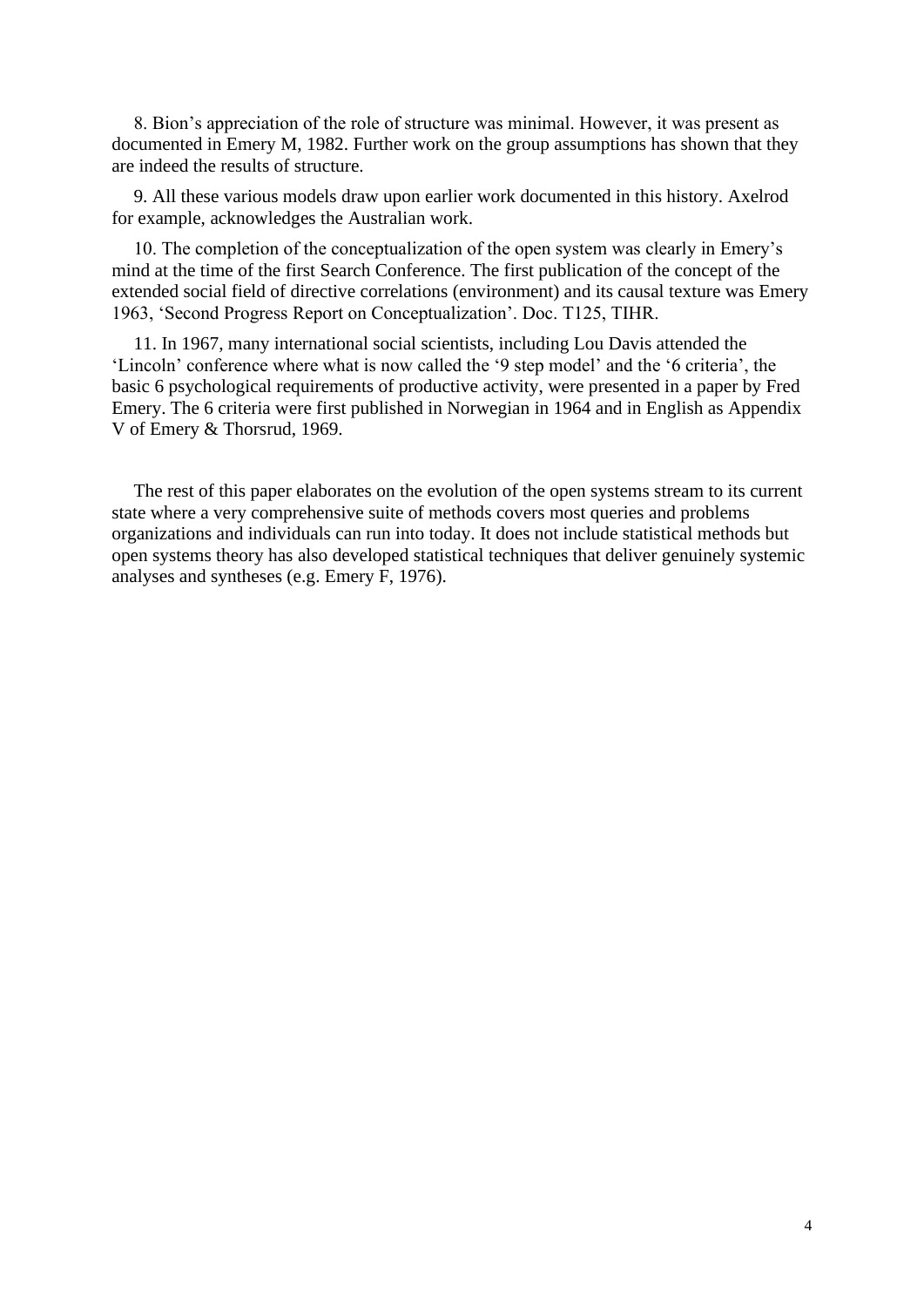# **The Evolution of Open Systems Theory**

Merrelyn Emery 1998, 2022

The current state of the practical art in open systems theory (OST) consists of a suite of methods; the Search Conference, the Participative Design Workshop, those two combining when relevant to become the 2 stage model plus Unique Designs. Together these methods cover the vast majority of puzzles, problems and design options that most organizations and individuals will encounter.

This paper traces the origins of these methods back through history as far as the 'group climate ' experiments conducted by the team led by Kurt Lewin in the late 1930s. There appears to be a general lack of knowledge and/or much misunderstandingabout this history today. Other current methods often share these origins although many also include assumptions and components from the Human Relations movement. Open systems and human relations are the two major traditions in today's organizational field and in their modern forms, spring from very different sources.

The Human Relations movement in the modern era begins with the Hawthorne experiments, 1924-33, associated with the name of Elton Mayo. These experiments came to a set of conclusions which many contended were less decisive than claimed at the time, and have definitely not stood the test of time. However despite the weight of this negative evidence, these conclusions have become sacred cows in many parts of social science (Emery M, 2010).



**Figure 2. The Thin Red Line as Perceived by Fred Emery**

As Figure 1 shows, the history of open systems extends back through the mists of time but there has always been such a discernible stream which Fred Emery and Eric Trist called the Thin Red Line (TRL). The TRL is the history of material universals while the HR stream consists of abstract universals (Emery M, 2000). We must not neglect here the very solid, and still accumulating, body of evidence that human history itself has an open systems past built on the second design principle, the basis of participative democracies. These cultures were acutely attuned to their environments, knew them intimately and nurturing them was their top priority (Knudtson & Suzuki, 1992; Emery M, 2021).

Figure 1 contains the overall road map of the evolution of open systems from its more recent origins to today. It is clearly not exhaustive as the three volume Tavistock Anthology (Trist & Murray) shows but includes the critical conceptual and practical breakthroughs.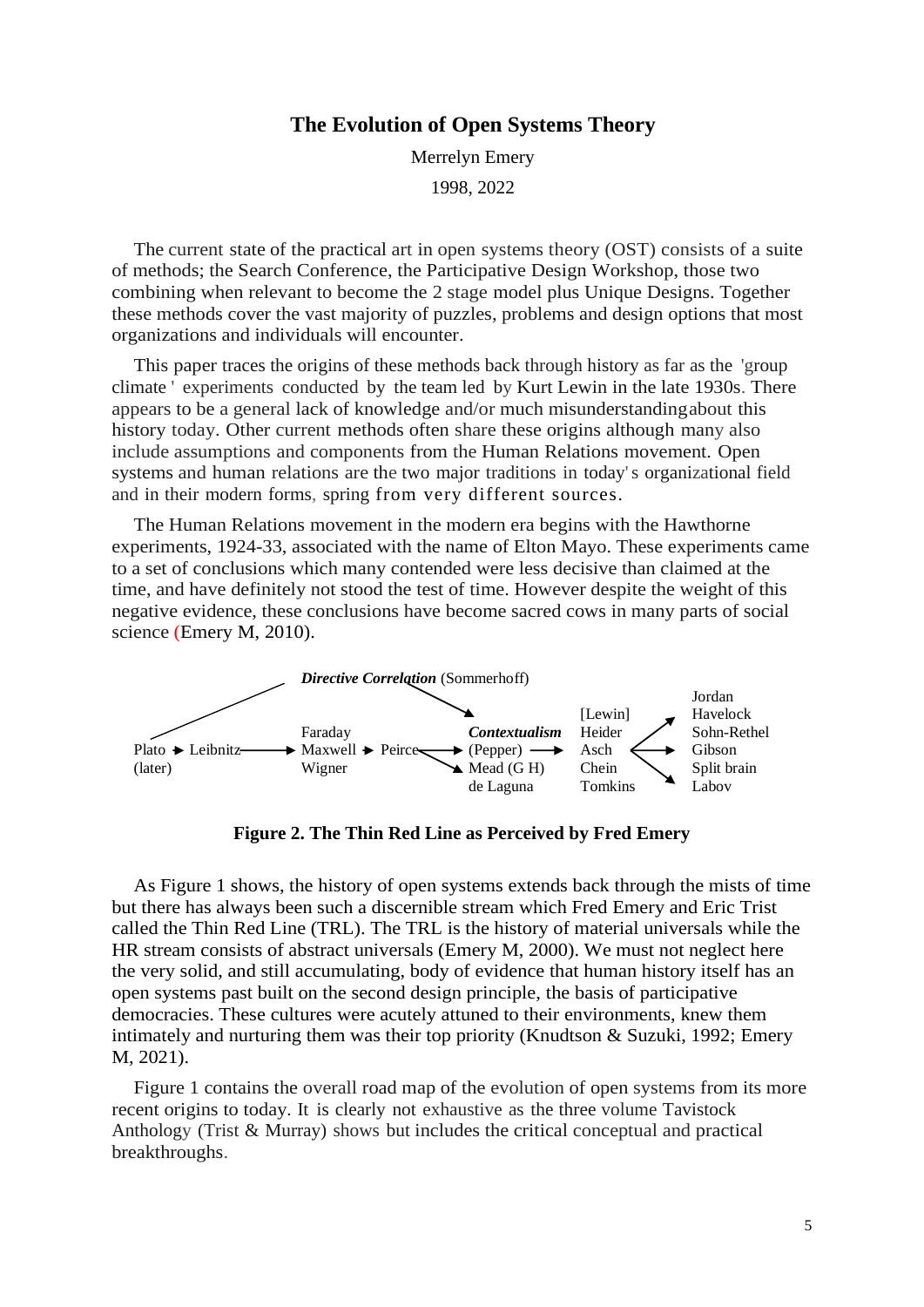For convenience sake, our map (Figure 1) for both Human Relations and OST starts with Lewin. Note that Fred put Lewin in brackets in Figure 2 because while Lewin was a 'systems man', he never entirely escaped from closed systems. His concept of 'life space' is one where personal forces were coordinated to thing-like regions and their properties of pressure, tension and boundaries.

These two sides of Lewin's work continued as quite separate streams of development until Weisbord tried unsuccessfully to integrate them in the 1980s. I have not attempted any greater detailed history of HR as that is not my focus here but needless to say, these streams are incompatible as their most basic assumptions and world hypotheses are opposing.

#### **Brief history of the evolution of open systems**

OST begins on the top left hand side in the late 1930swith one of the great classics in the history of social science. It illustrates the first type of Kurt Lewin's work, with the series of experiments and publications known as the ' group climate ' experiments which would be called today ' structural' experiments. They established that there are only two structures and an absence of structure which they called ' laissez faire ' . This was the stream which explored systems, and systemic phenomena concentrating on task mediated relationships. His work provided a secure foundation for some of the development of open systems

The second and much smaller body of Lewin' s work is exemplified by the paper 'The Solution of a Chronic Conflict in Industry' . This did not emphasize structural considerations and has allowed serious misinterpretation of much of his work as fitting within the Human Relations school. Lewin was open to all the influences of the time but as his work and his biographer Marrow make clear, he was a ' systems man ' although open systems thinking was yet to come. Lewin was obviously searching for a concept of social environment with the development of the ' life space' but his topology remained a closed system. One of the significant antecedents to Lewin 's work was of course, the Gestalt school which gave us the formative concepts of 'figure/ ground,' 'pragnanz' and many other fundamental concepts relating to systems. The split between the open systems and human relations camps took place shortly after Lewin's death as discussed many times by Eric Trist, as for example in his introduction to the Orillia conference in l 985. "We were moving into the society and they (the Research Center for Group Dynamics at Ann Arbor) were moving away from it" (Trist, 1985). Post Lewinian social science in the USA has since been dominated by the human relations school.

The 'birth of sociotechnical systems' which was a direct ancestor of the climate experiments is acknowledged to lie in the work of and famous paperby Trist and Bamforth (1951) which explored a natural experiment with long wall coal mining. This work pioneered the first break with both human relations methods in industry which centres on improving such matters as personal growth, interpersonal relations and communications. It also provided an alternative to the other conventional approach of the time which concentrated on the technical and economic dimensions of work and workplaces. Trist & Bamforth showed that there were gains to be made for both productivity and people whenthe social and technical systems were jointly optimized.

At almost the same time , Bertalanffy was working on the concept of an open system and is generally conceded to be 'the father' of this concept. His concept however was incomplete as there was no conceptualization of the environment(s) within which these open systems existed. However, it was a major step forward and was picked up by Fred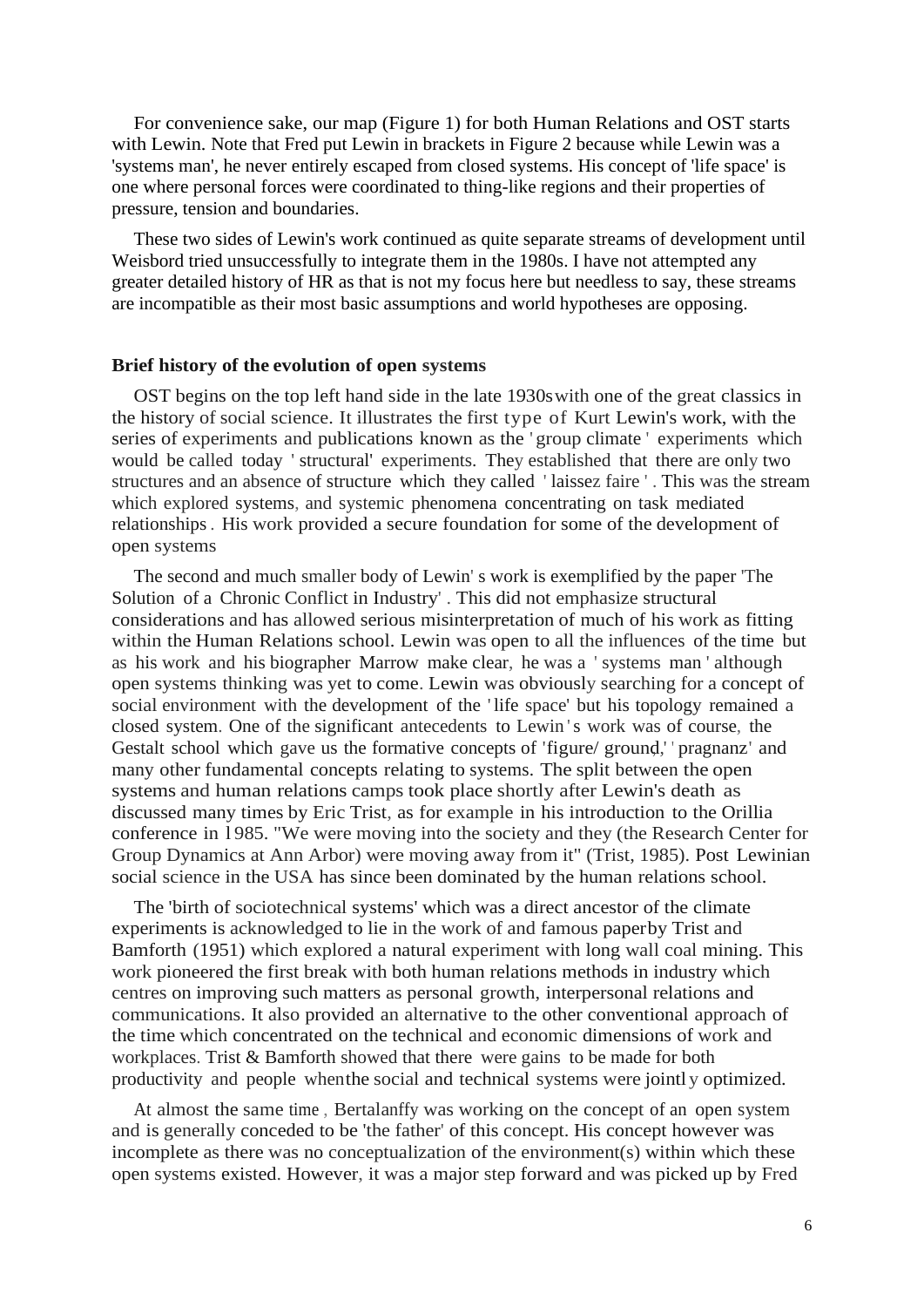Emery before he went to work with Trist at the Tavistock Institute in London. Building on Trist & Bamforth and further work and also including the concept of the open system, Emery wrote the other classic in 1959 which changed the concept to that of open sociotechnical systems. Open and closed systems were stated as alternative concepts in the development of theory but the intrinsic nature of enterprises dictated that only open systems thinking had the power to comprehensively explain the relations between an enterprise and its external environment. "If it is to achieve its ends, an enterprise must reckon upon the constraints implicit in its means and resources, both human and material. Beyond this, the people within an enterprise, particularly those concerned with leadership

- must come to see that they must organize themselves in ways appropriate to the nature and order of the tasks required by their environment
- their institutional ideologies and self-perception must in some way reflect their real relations with their environment" (EmeryF, 1959: 39- 40).

From virtually the very beginnings, therefore, the sociotechnical stream was but a subset of open systems. The matter of open versus closed is, however, more serious in its implications than the note about enterprises would indicate as there is no such thing as a closed system in reality, nor have we even been able to create one. What does it mean then that we have many theories based on the notion of a closed system when such a thing does not exist and to the best of our knowledge cannot exist?

Katz & Kahn (1966) became a major USA source but it was based on ' Characteristics of Sociotechnical Systems'. The *development* of open sociotechnical systems continued with the Norwegian Industrial Democracy Program which began in 1962 (Emery & Thorsrud, 1969 & 1976). It was during this program that the method known as *STS* in the USA was fully developed and exported around the world. In 1967, many international social scientists , including Lou Davis from UCLA attended the ' Lincoln ' conference where what is now called the '9 step model' and the '6 criteria ', the basic six psychological requirements of productive activity, were presented in a paper by Fred Emery. The '6 criteria ' were first published in Norwegian in 1964 and in English as Appendix V of Emery & Thorsrud (1969). From this point onwards in the USA, use of *STS* continued until it became obvious to many practitioners that it wasn't meeting its purp\_oses very well. Its more recent evolution into participative and 'fast tracked' forms is outside the scope of this paper as it is outside the major line of open systems development.

The 6 criteria appear not to have been used as part of STS in the USA but they have proven powerful and arebuilt into the process of the *Participative Design Workshop* (below) as a part of the analysis of what the organization has been doing to its people. They are the intrinsic motivators. No amount of external rewards can substitute for them. The six criteria also balance the tension between autonomy and homonomy, the term which expresses our requirement for belongingess, interdependence with others (Angyal 1941).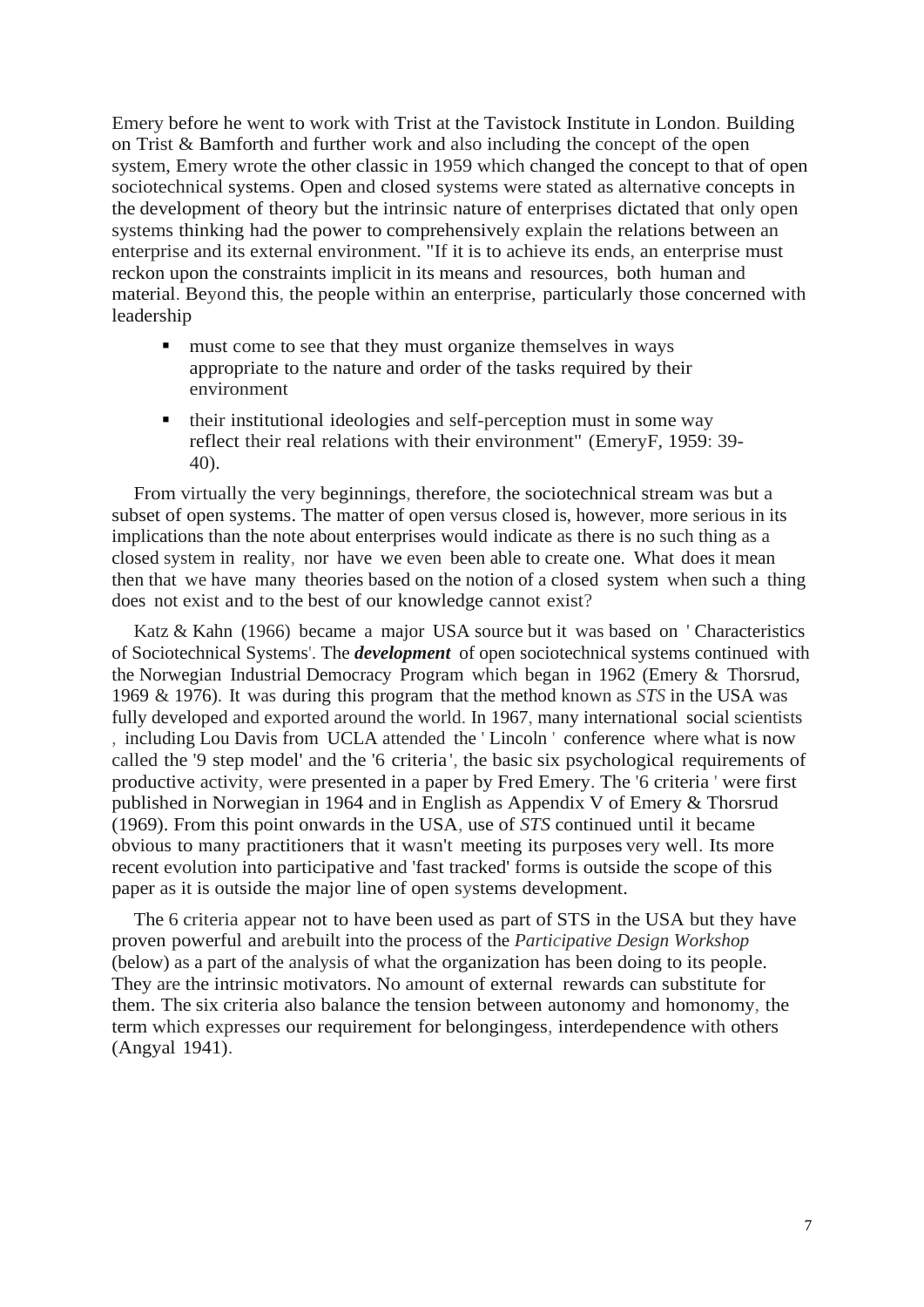The six criteria are:

- 1.Elbow Room. autonomy in decision making
- 2.Continual Learning for which there must be a.ability to set goals
	- b.accurate and timely feedback
- 3.Variety

4.Mutual Support and Respect

5.Meaningfulness which consists of

a.doing something with social value

- b.seeing the whole product or service
- 6. A Desirable Future

The first three criteria must be optimal for each individual. The second three exist within the climate of the system itself and are things you can never have too much of.

But the end of the Norwegian project was significant in more ways than one. In 1967 . Emery published his first appreciation of the two genotypical organizational design principles. These were to revolutionize the concept of open systems, his method for performing open sociotechnical systems redesign and as Figure 1 shows, much else.

The first design principle (DP1) is called 'redundancy of parts' because there are more parts (people) than arerequired at any one given time. Its critical feature is that responsibility for coordination and control is located at least one level above where the work or planning is being done. DP! yields a supervizory or *dominant hierarchy***.** The second organizational design principle (DP2) is called 'redundancy of functions' because as many skills and functions as possible are built into every person. Its critical feature is that responsibility is located where the work or planning is being done (Emery F, 1967; Emery & Emery, 1974).

When the design principle of a whole system is changed. the resulting flat *non dominant hierarchy of functions* operates as a coherent whole with negotiations between peers replacing the former system of instructions down. Each self managing group at each level of the functional hierarchy does productive work which is governed by a comprehensive set of measurable goals covering every major aspect of the work. DP2 structures can operate equitably and safely only when there is a 'pay for skills and/or knowledge held' system in place and all essential training for multiskilling has been done before the new design goes into operation. DP2 structures evolve and provide the essential flexibility for dealing with changes in either the external environment and/or the organization itself. Designing on DP2 conveys the capacity to be internally active adaptive.

The results from the four field sites in Norway was accepted by industry, government. unions and academia asproof that democratic structure based on DP2 was a more human and productive alternative than bureaucratic or autocratic structure, based on DPl. So conclusive was this project that no further proof was required. This marked the end of the *experimental phase* of open jointly optimized sociotechnical systems. As part of the project, Emery & Thorsrud also showed that representative democracy (from DPl) cannot produce the same results as those produced within a participative democracy, that organizational form produced by DP2.

Emery returned to Australia in 1969 and immediately began devising a method for the diffusion of jointly optimized sociotechnical or DP2 structures. This method is called the *Participative Design Workshop* (PDW) and he piloted it for the first time in 1971. In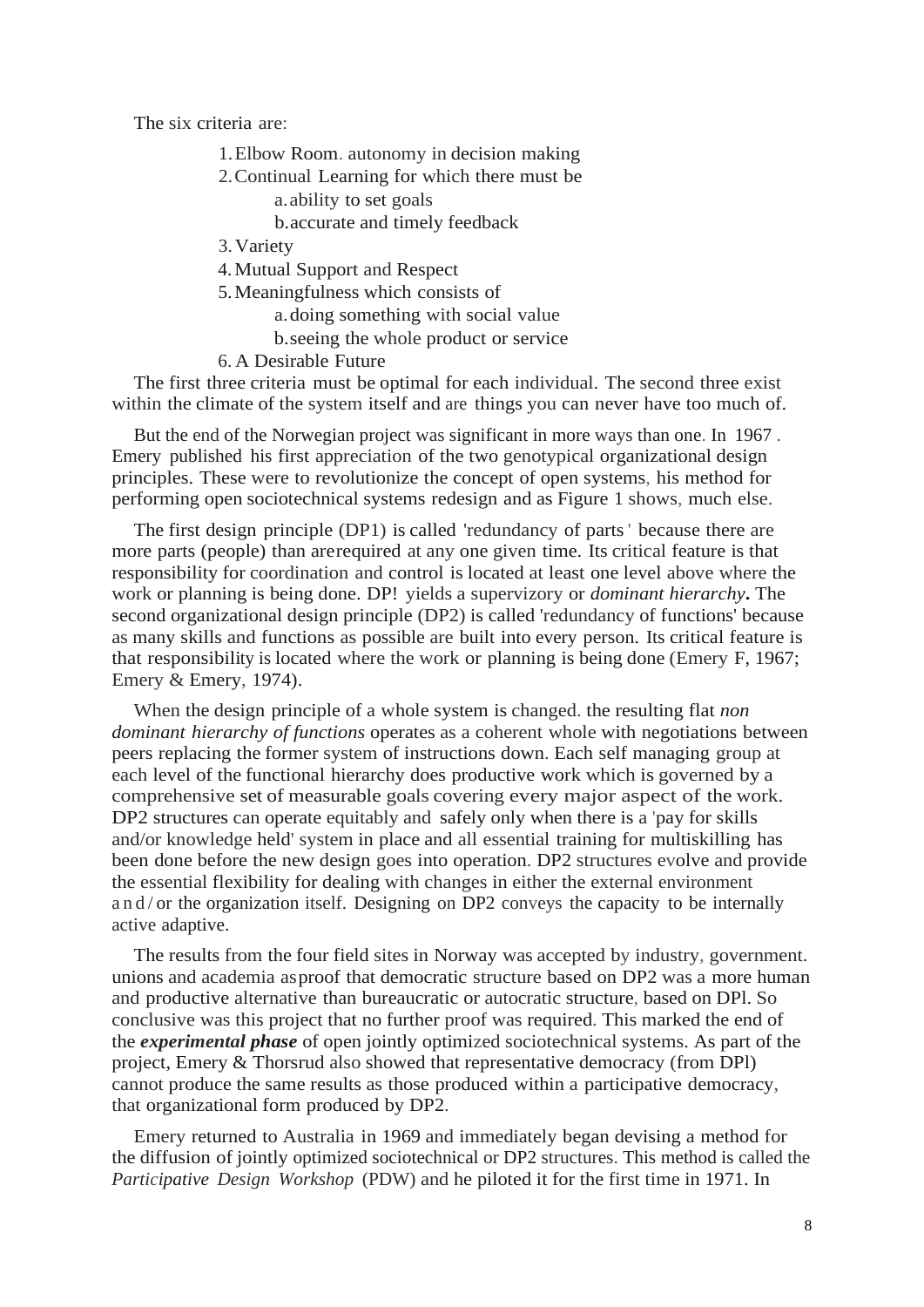1972 he put it through ICI Botany with five chemical factories and a power plant. This marked the beginning of the *diffusion phase* of genotypical change for societal change which had been long discussed (Emery, 1969). Emery and others at the Centre for Continuing Education at the Australian National University poured considerable work into testing and developing this method in Australia and overseas and by 1973, we were sufficiently sure of its efficacy and reliability to write it up (Emery & Emery, 1974). Emery & Thorsrud (1976) included a republication of *Participative Design* as Appendix l of their final report of the Norwegian ID Project to reinforce the message that a new method specifically designed for diffusion was available to replace the old STS analysis and design.

Since that time, we have learnt much more about the whole process of producing participative democracies in many different areas and systems, including education and governance (Emery M, 1993). This is where we will leave this stream temporarily while we return to look at another part of the work of developing open systems which was occurring simultaneously . And to do that we return to the 1950s.

# *Development of the Search Conference*

As well as the innovations of Trist & Bamforth and Bertalanffy in the 1950s, ground breaking work was also being done by Asch (1952, Bion (1952; 1961) and Selznick (1957.) Asch researched the parameters for effective or influential communication and Emery realized that Asch 's work amounted to the conditions required to maximize the probability of success of task oriented work within an ABX situation (Newcomb, 1953) where A and B are people or groups and X is an object or purpose of mutual concern.

Bion discovered the basic assumptions that groups can make under certain conditions . These basic assumptions interfere with creative task oriented work and learning and are commonly what people refer to as negative group dynamics. We now know that these assumptions are a direct consequence of the first design principle DP1 (Emery M, 1999). Selznick explored some of the dimensions of organizational leadership and devised the concept of the distinctive competence of an organization, what that organization is uniquely good at. These sources are vitallyimportant in the development of open systems theory and practice as they were the major dimensions Emery built into the design of the first Search Conference held in 1959.

The first Search Conference also departed from the methods available at the time in other ways. It was specifically designed to produce learning and creative work in the pursuit of the task of planning a merger of two existing organizations, without the interruption of Bion's group assumptions, and it almost succeeded in this. The most significant way in which it deviated from conventional methods was that it included as a major part of the work. the task of exploring the extended social field of directive correlations (Emery F, 1977; 1998) or social environment (Emery & Trist, 1965). Before we can understand this ground breaking innovation we must also look at the work Emery was doing concomitantly with the development of the Search Conference.

Emery realized that Bertalanffy's concept of the open system was incomplete and began researching its completion. He presented the first draft of this work to a meeting of the Informal European Group in 1963. The first publication of the concept of the extended social field of directive correlations (environment) and its causal texture was Emery F, 1963, 'Second Progress Report on Conceptualization', (Doc. T125, TIHR). This was later published as the citation classic 'The causal texture of organizational environments' (Emery & Trist. 1965). Essentially this paper conceptualized the nature of the social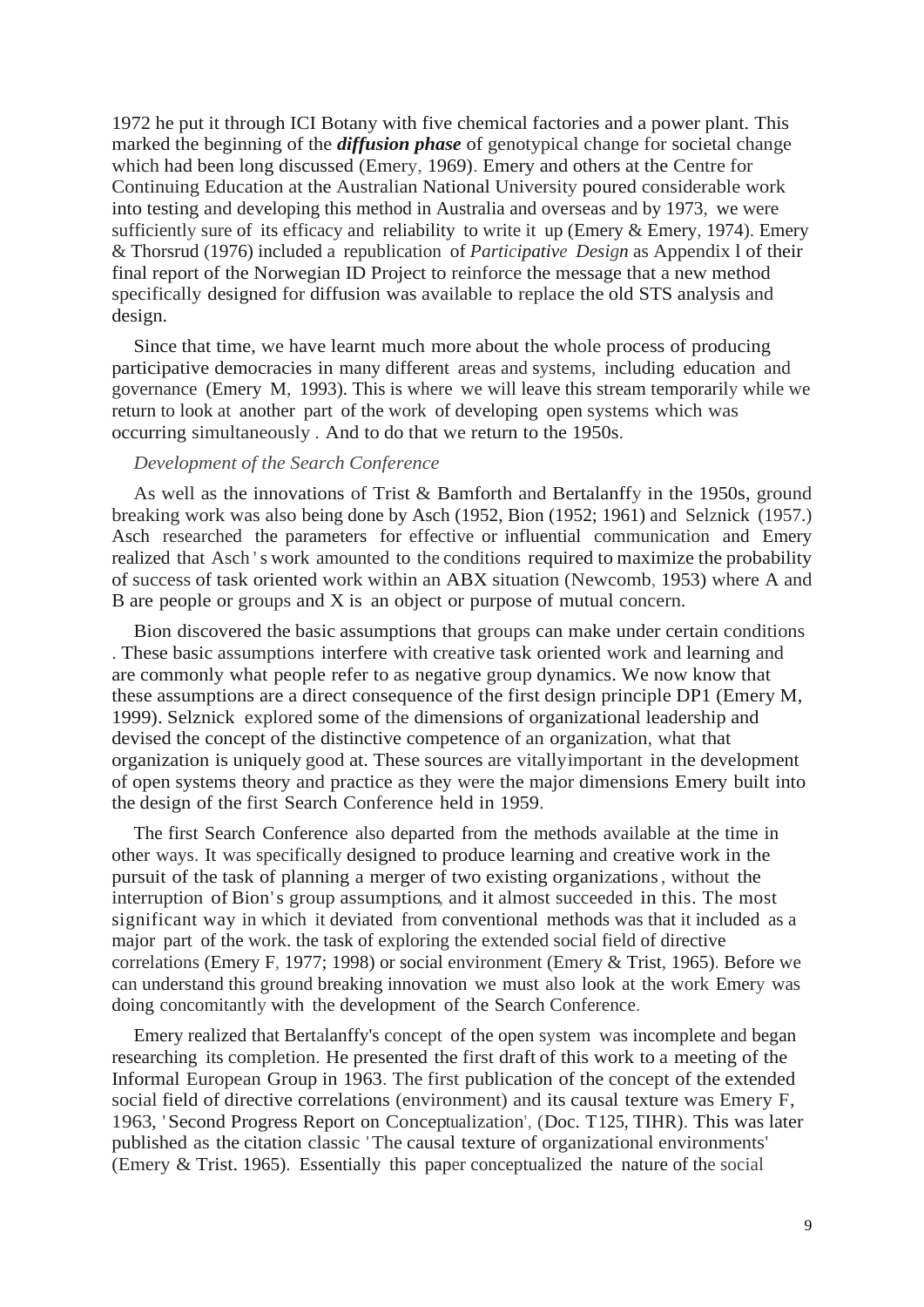environment within which open systems exist and presented its changing nature over time. Because systems are open to their environment, this extended social field is a major influence on what a system can and cannot do in the present and in the future. Hence, for an organization to establish active adaptive relationships with its social field, it must be able to explore this field and determine its most probable character in the future time of relevance to the organization' s strategic plan . It drew upon the formative work of Sommerhoff (1950; 1969) in defining a directive correlation for active adaptation. The 1965 paper is much cited but rarely used which goes a long way in explaining the rash of maladaptions evident in our world. OST appear to be largely alone in building this critical component of adaptation into all its methods.

The first Search Conference in 1959 explored this social field for the first time in practice and extrapolated its novel and predominant characteristics into the time frame relevant for the strategic plan of the merged organization. The minimal design of the Search today is built on the open system, thoroughly exploring the environment, the system and then integrating them. The transport equations between the two entities are met in the learning and planning the conference accomplishes. Its major task is to establish an active adaptive system principle, that which expresses the unique relationship between that particular system and its environment. In practice, this system principle is a set of strategic goals which are called the 'Most Desirable System' at whatever time the system deems it possible and relevant to establish active adaptation, usually these days about 2-10 years in the future.

As with the development of the Participative Design Workshop, the Search was subjected to intensive testing by the CCE team and others around the country with a continuous stream of publications about it, each showing a quantum leap in our knowledge. The first USA publication about the Search was in Sutherland's 1978 *Management Handbook for Public Administrators*. This development continued until the 1999 publication when it seemed all major aspects had been satisfactorily researched and problems solved. The final step was the resolution of the nagging problem of failures during implementation. This solution was the 2 stage model.

During this early development phase I realized that basing the Search firmly within a DP2 structure could overcome many problems in process and dynamics. Up until this time, it had been quite common practice to include small presentations within the Search Conference and this had proven disruptive of task and creative work. We often experienced two of Bion 's group assumptions. particularly fight/flight and dependency. More detailed research of Bion's work showed that while his appreciation of the role of structure was minimal, it was present. Further observations of the group assumptions within Searches showed that they are indeed the results of DP1 structure (Emery M. 1982). From here it was easy to redesign the parameters of the Search Conference so that it encompassed a DP2 structure from the very beginning of the process. Our experience with it from this point has proven conclusively that the so called stages of group formation - ' forming , storming, norming and performing ' - are not inevitable but are structure dependent. When people start task oriented work within a DP2 structure, the group assumptions or negative dynamics do not appear (Emery M. 1999).

While it is quite clear from the above that there were only ever one stream of open systems, and the conceptual intertwining and coherence of open systems and structural design is best illustrated in the development of the Search Conference, there was a differentiation of methods for planning and structural redesign. This is for the very simple reasons that the functions themselves are vastly different, require different event designs and the participation of different people. The Search Conference was developed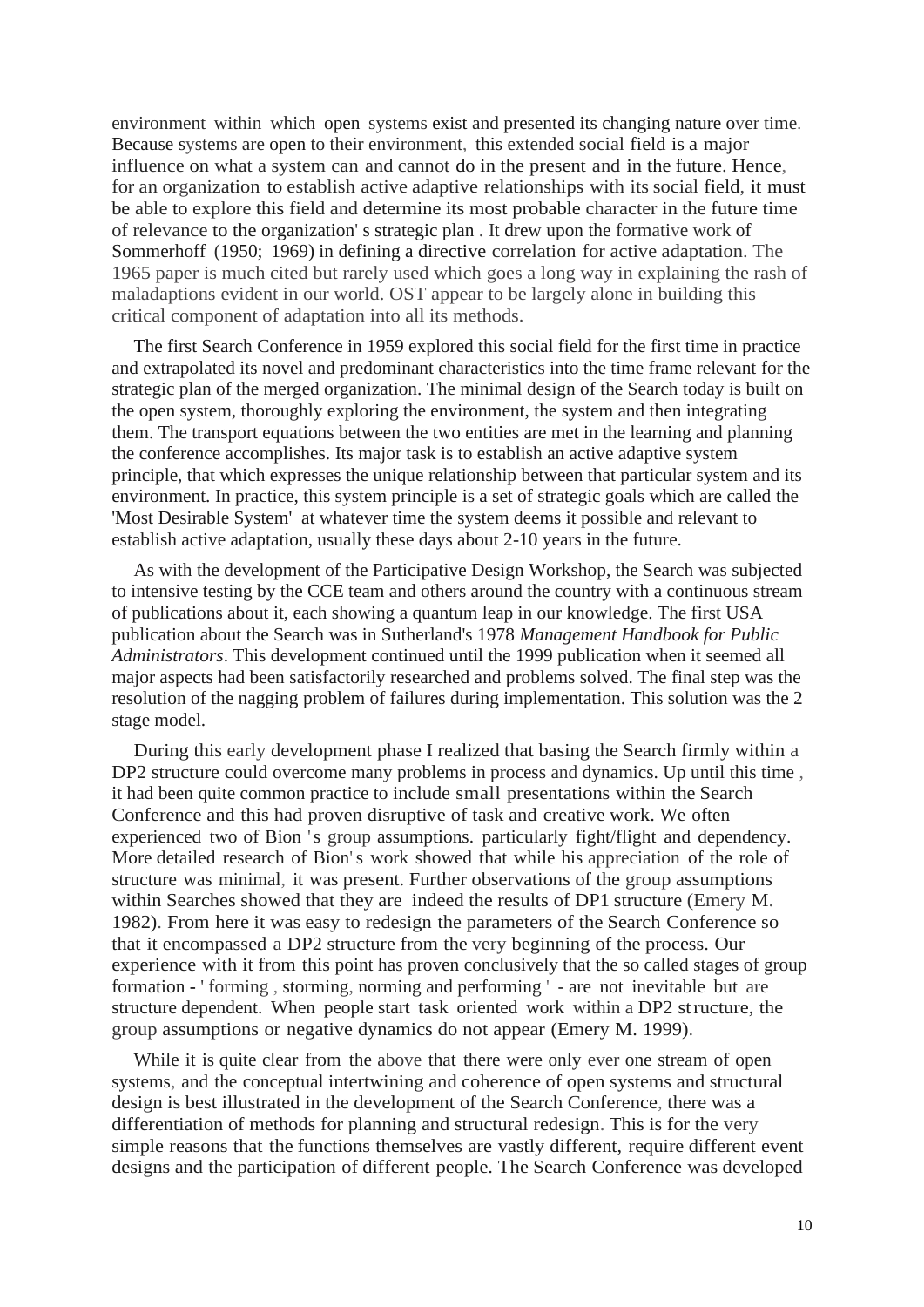specifically for planning and the PDW for redesign. But by 1982, the intensive conceptual work put into the Search Conference had drawn much moreclosely together the various components of the theory behind the methods . This integrative work has now been taken further to its current form as the 2 stage model. The 2 stage model is a more comprehensive and practical linking of the methods of the Search Conference and Participative Design Workshop for large scale system change (Emery M. 1999). It has been in the testing and development phase since 1991 and an earlier discussion of it can be found in Diemer & Alvarez (1995, where the 2 stage model was incorrectly attributed to Fred Emery by the Editor).

#### **The two (2) stage model**

The impetus for initiating the 2 stage model came from practice but its development involved returning to theory. On the practical side, there was the disturbing and continuing failure rate of implementation of Search Conference plans. From the beginning of the seventies, it became clear that there were two classes of Search Conference failure, those that failed because of inadequate preparation , design and management and those that failed during implementation. The former attracted by far the most attention and much conceptual and practical effort was put into developing the method and various forms of education.

The latter class, failures of implementation, received far less attention. The early SCs in Australia were predominantly community and issue based Searches. Pretty soon, however, after the first few had been tried and news of them diffused, organizational Searches began to be held. A consistently different pattern emergedwith a much greater success rate during implementation for these organizationally based events than for the geographical community, industry and issue Searches. Organization was clearly involved.

But not all are as honest as Alan Davies when he noted (1992: 281) that many of the Searches he has designed and managed "failed to meet their primary organizational objectives". A well designed and managed Search usually only runs into problems in the third phase of implementation. When participants are asked why the Search worked so well. they often say it was because everybody worked so well together as equals, regardless ofstatus and other differences. This observation is accurate because the SC has a DP2 structure. Implementation however, particularly for organizational Searches, proceeds through the current organizational structure whichis usually DP1. People. therefore. do not work together as equals, nor do they communicate accurately or when they should. The DPl structure overcomes the positive experience of the SC. What is missing is the conceptualization of the design principles and their effects. Without it. there is no clearly articulated and understood alternative to DP l and no barrier to reverting to it. Implementation can then just fade away. While the Search Conference is designed to produce adaptive relations between system and environment, it is insufficient on its own to maintain the adaptation in the long term.

Some SC managers faced with imminent failures of implementation of their community Searches, but without a clear theoretical answer, reverted to the older consultancy practice of holding the client 's hand during implementation and working to create the results on the ground. While this almost certainly increased the success rate, it in no way solved the dilemma and just as certainly slowed the growth of confident self managing communities.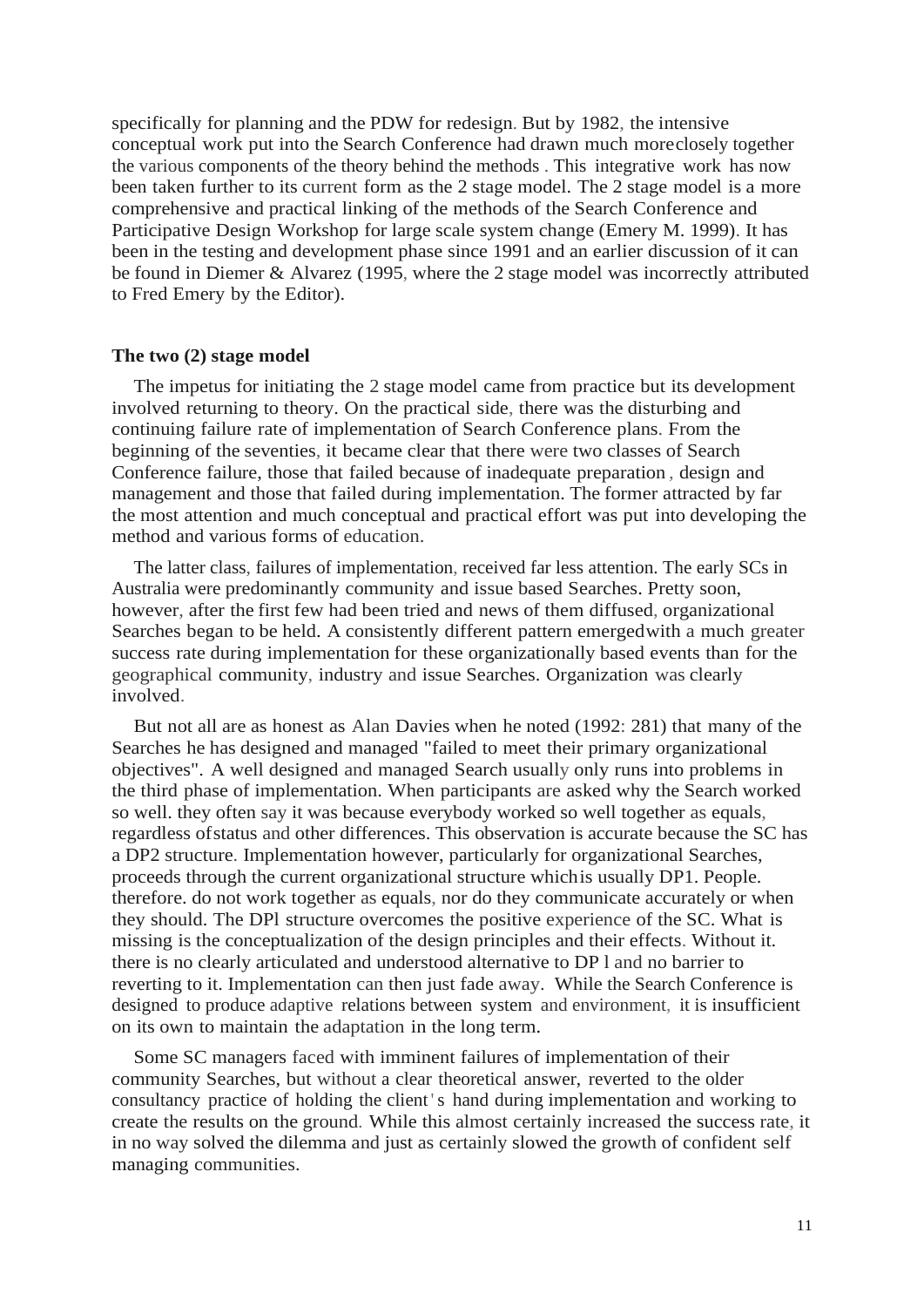Even when there was understanding of the cause of the failure, the cases were dealt with in isolation. For example, after the Search for the Future of the Canning Peach Industry in an irrigation area of New South Wales in 1977, the SC community set up a committee to coordinate the implementation of the action plans. Six months later, the Agriculture Extension Officer who was codesigner and manager, was asked to attend a meeting of this committee to help them get the process back on track. Attendance at meetings and subsequent action had steadily declined. Energy for implementation had dribbled away to virtually nothing

The structure (DPl) and dynamics of a committee as opposed to those of a group (DP2) were already known and so we worked in these cases to restore a participative group process in order to put energy and motivation back into the system. While the Search Conference is designed to produce active adaptive relations between system and environment it was clearly insufficient on its own to maintain the adaptation **in** the long term. The diagnosis was clear and the remedy was obvious and put into effect. But nobody made the leap to prevention.

On thinking about this, it became clear that a major plank of the theory had been effectively left out of the practice. This was the concept of ' people as open purposeful systems' (Ackoff & Emery, 1972) with conscious conceptual knowledge of the organizational design principles. This was the key to the solution. If people do not know what is causing a problem, they cannot solve it. As the cause of the problem was lack of knowledge of the design principles and how to design a DP2 structure, then the solution was obviously to add these components to the Search Conference. Then the purposeful people can make their own most desirable future happen with a much higher probability of success. The solution involved, therefore, a loop back into the evolution of open systems in order to move forward.

*Adding purposeful people to the open system*



**Figure 3. Individuals Within Systems Within the Extended Social Field**

The basic diagram of adaptation between system and environment can be elaborated . What is a system in one context can function as an environment in another depending on the focus of the inquiry. Let us redraw the open system diagram with purposeful people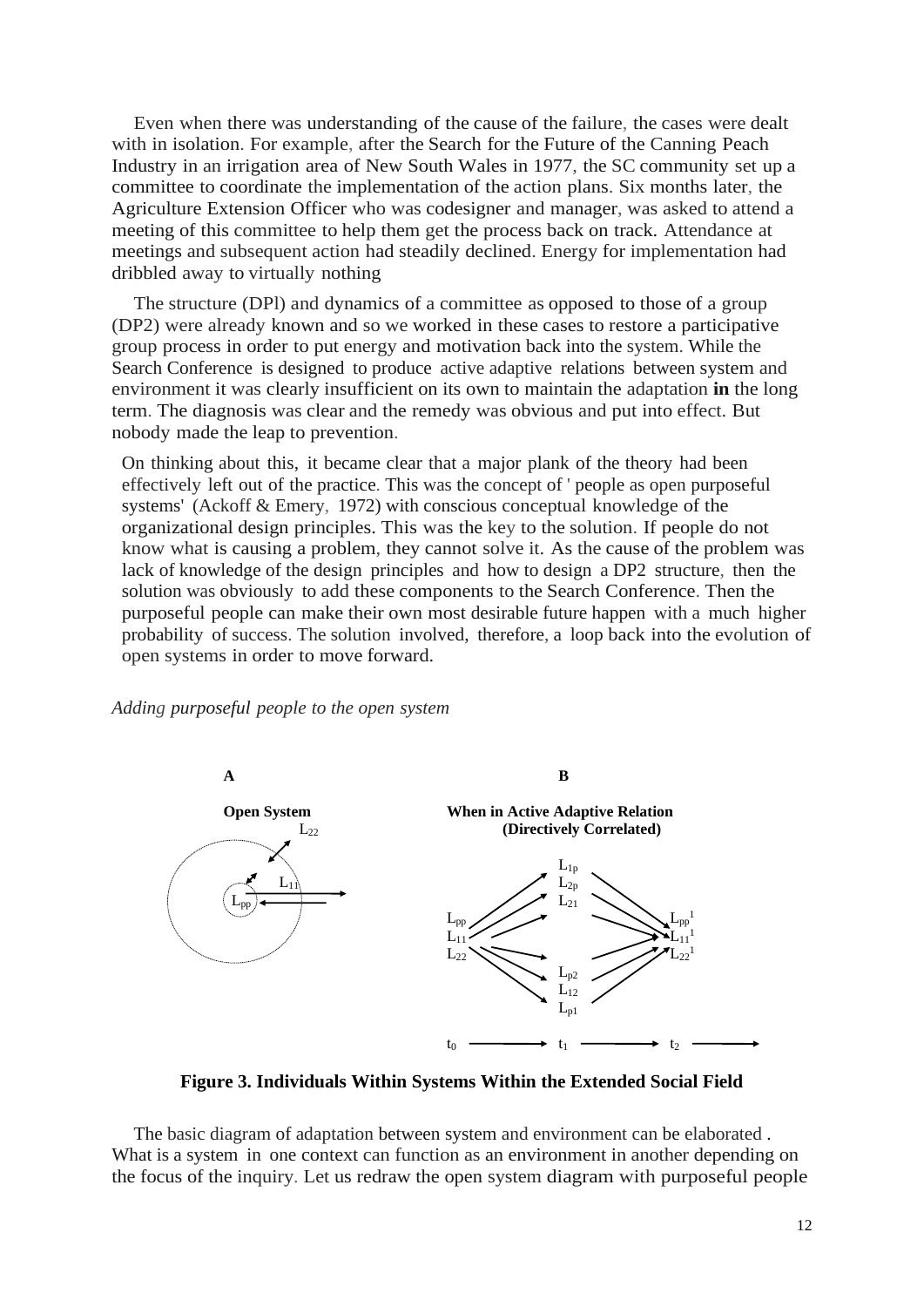at the centre (Figure 3). Purposeful people have been recognized as being at the heart of the system for a long time (Emery F 1959; Ackoff & Emery 1972). People are systems in their own right. Figure 3 shows people as purposeful systems living and working within larger systems such as families or workplaces which function as task and learning environments. There are, therefore, *three* sets of adaptive relations, between people and their organizations, i.e. their immediate environments, between people and the extended social field and between the organization and the field. All must be congruent if there is to be adaptation.

The third set of arrows representing the relation between individuals and the extended field is often forgotten, but it is required to completely explain the dynamic nature of the set. It is obvious that people bring to any system or organization, values and expectations derived from the whole of their life and their immersion in the broad social field. When these expectations and values are not met an intensifying spiral of discontent is generated. While the system or organization may be aiming for outcomes which are adaptive interms of the environment, they are producing behaviours in individual people which are maladaptive in termsof these desired outcomes.

The organizational system  $(L_{11})$  acts as an environment for the individual systems within it. Rather than have the simple model of open system in environment which yields the one set of transport equations  $(L_{21}$  and  $L_{12})$ , the more complex model yields 3 sets of cross boundary relations. the original plus two sets involving the individual purposeful people themselves. If staying with the original notation (1 for system, 2 for environment) and adding a p for individual people, the diagram looks as in Figure 3. The Lpp then is the lawful nature and internal dynamics of people themselves. The relations  $L_{1p}$  and  $L_{p}$ then define the system acting on the people or the people learning about the system and the people acting on the system. "beating the system' or otherwise working with it. This model also shows that when people are living and/or working in a system, they also have a continuing set of relationships with the environment or field, learning from it and acting upon it as individuals regardless of the behaviour of the system itself.

In Figure 3B, adaptation can be seen as a constant state of change appropriate to both the nature of people and a continuously changing environment. Learning and dynamism are inherent to active adaptation.

Note however that none of these sets of relations are totally independent as:

- by definition, all are mutually determining and
- if the system is a human system, it consists of these people in some type of structured relationships.

There is, therefore. constant interdependence between the people and the system but the implications of the model for active adaptation are quite clear. There must be congruence between **all** sets of relations if there is to be genuine continuing active adaptation.

The system itself must be meeting the needs of the people as per the six psychological requirements as above and both the Norwegian Program and subsequently the Participative Design Workshop had proved that open jointly optimized sociotechnical (DP2) systems had far superior ability (than non jointly optimized sociotechnical, DP1, systems) to achieve directive correlation with their people.

Putting together the conceptualizations of the SC and the open sociotechnical system and redrawing it in the form of the open system, it is easy to see the implications for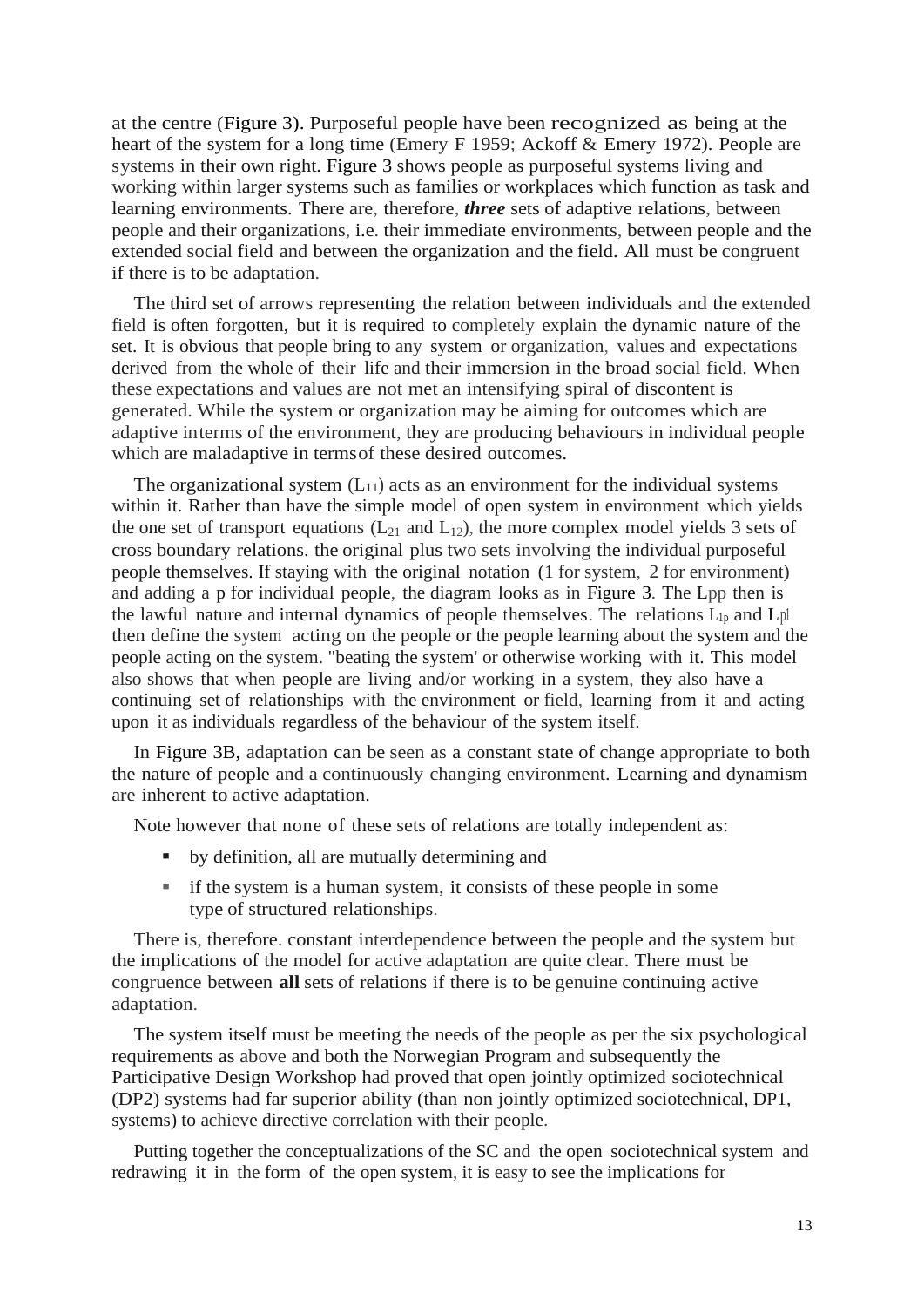implementing the action plans of a Search Conference. The relations  $L_{21}$  and  $L_{12}$  as part of the set required for activeadaptation define the process of the SC and are necessary but insufficient on their own. The other necessary and sufficient part is given by the internal active adaptive structure of the  $L_{11}$  such that all relations of person, organization and environment are directively correlated. *Therefore, the Search Conference cannot achieve active adaptation unless the organizational structure of the system which implements the action plans is also either designed or redesigned as a DP2 structure* (Figure 4).



**Figure 4. The 2 Stage Model for Active Socioecological Adaptation**

For continuing long term active adaptation, the system itself must be organized as an environment for learning, in other words, a 1earning organization' . But there is no implication here that organizations learn - they can't because they don't have nervous systems. The only sensible definition of a 'learning organization' is "an organization that is structured in such a way that its members can learn and continue to learn within it" (Emery M 1993, p2). Only then do people have the opportunity to continuously learn from and about their changing environment and to continuously and actively adapt their systems to it. It is now necessary to see the focus of active adaptation as *'purposeful people in environments'***.**

We can now explain failures of SC implementation quite precisely. Because the SC is designed and managed as a DP2 system, at the end of it one of two things may happen depending on whether there is an already existing system or not. For an existing system, as in an organizational SC, the system begins to implement theaction plans, still with the existing DP1 structure. The people walk out of a democratic system within which they have determined their new future straight back into a bureaucratic one within which they are supposed to implement it. Immediately, there is a conflicting or maladaptive relationship instituted between the system and environment on the one hand, and the system and the people on the other.

In the cases of a geographical community, new networks or issue Searches where there is no pre-existing organizational structure. one must be designed to implement the action plans. The hope had been that the experience of the Search as a DP2 structure will be sufficient to inculcate knowledge of the design principles, that is, people will recognize the difference and therefore, choose to continue working as they did during the Search. In some cases they do. However, the number of cases in which they haven't shows that the experience of a DP2 structure on its own is often insufficient to overcome the conventional and implicit assumption that there must be a DP l structure. Despite their experience of something entirely different, there is no *conscious conceptual* knowledge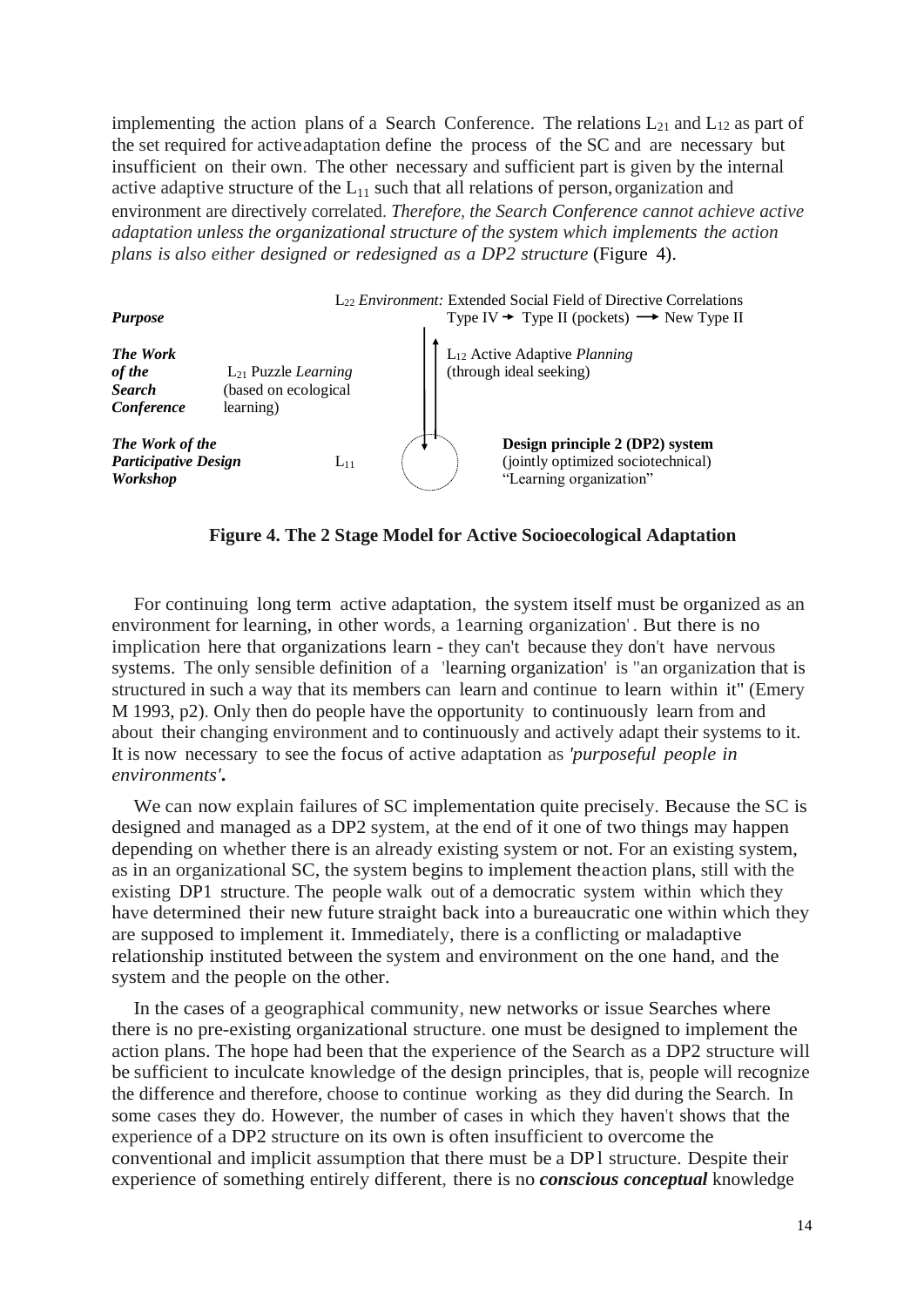of an alternative. Therefore, they set up what they know, usually a committee with the normal disappointing results.

# *Practical outcome*

The model is clear. Adaptation must inhere in all sets of relations of people, system and environment. But at the end of a community SC, either a geographical community, industry or issue based Search there is no organization (system) to redesign. One must, therefore, be designed. Note that whether or not this is consciously conceptualized. an organizational structure will be brought into being. And as above, this is precisely where so many failures of implementation have arisen . The very act of people coming together to implement a set of action plans means that an organizational structure has been decided. And when people know of no alternative to bureaucratic (DPl) structures such as committees, this is what they design. They then experience the disillusionment of watching the inevitable results - attendance at meetings fade, energy rapidly drain away and implementation stall.

If there is an organizational Search. E.g. the Future of Existing Organization X, best results over the long termwill be realized only if the existing structure is redesigned on the second design principle. As stated in the introduction, Searches for existing organizations have a better track record of implementation than do community Searches. And that is simply because there is a known structure regardless of its design principle. Any reasonably well run organization, and most that initiate SCs are amongst the better run, will use the most appropriate parts of the organization to carry the implementation. And for the short term, this is sufficient. The problem for existing DP! organizations begins later in that the people who live and work within them are not motivated to maintain the adaptive relation between organization and environment. Without a change of design principle and the creation of a learning environment, all of the implicit individual learning of environmental change and its implications is lost to the organization. Worse, when the people realize that the new relation between system and environment has little relevance to their daily work and lives, they will come to regard it with the same cynicism as any other trivial or superficial change. This means, of course, no change to the principle of hierarchical dominance (DP1). When people are denied the opportunity to use their capacity to learn, think, make decisions and plan, no amount of money, profit or new technology is goingto impress them.

To prevent these failures, all that is required is to tack a modified PDW onto the end of the Search. It is modified because it is to design an organization rather than to redesign an existing structure, which is the purpose of the original PDW. Both the original PDWs for redesign and the modified form for design from scratch can be found in Emery M, 1999, pp211-217.

The major differences in workshop design between thosefor redesign and SC follow up (design) are for the case of a community Search first:

- These people may never have worked together before and as there is no existing organization, the 6 criteria must be done on a previous similar experience. Most people will have been involved in some community or voluntary activity which involved trying to get some plan achieved.
- Goals have already been set in the SC as the Most Desirable System and action plans have been devised for these
- If particular resources such as skills do not reside within the implementing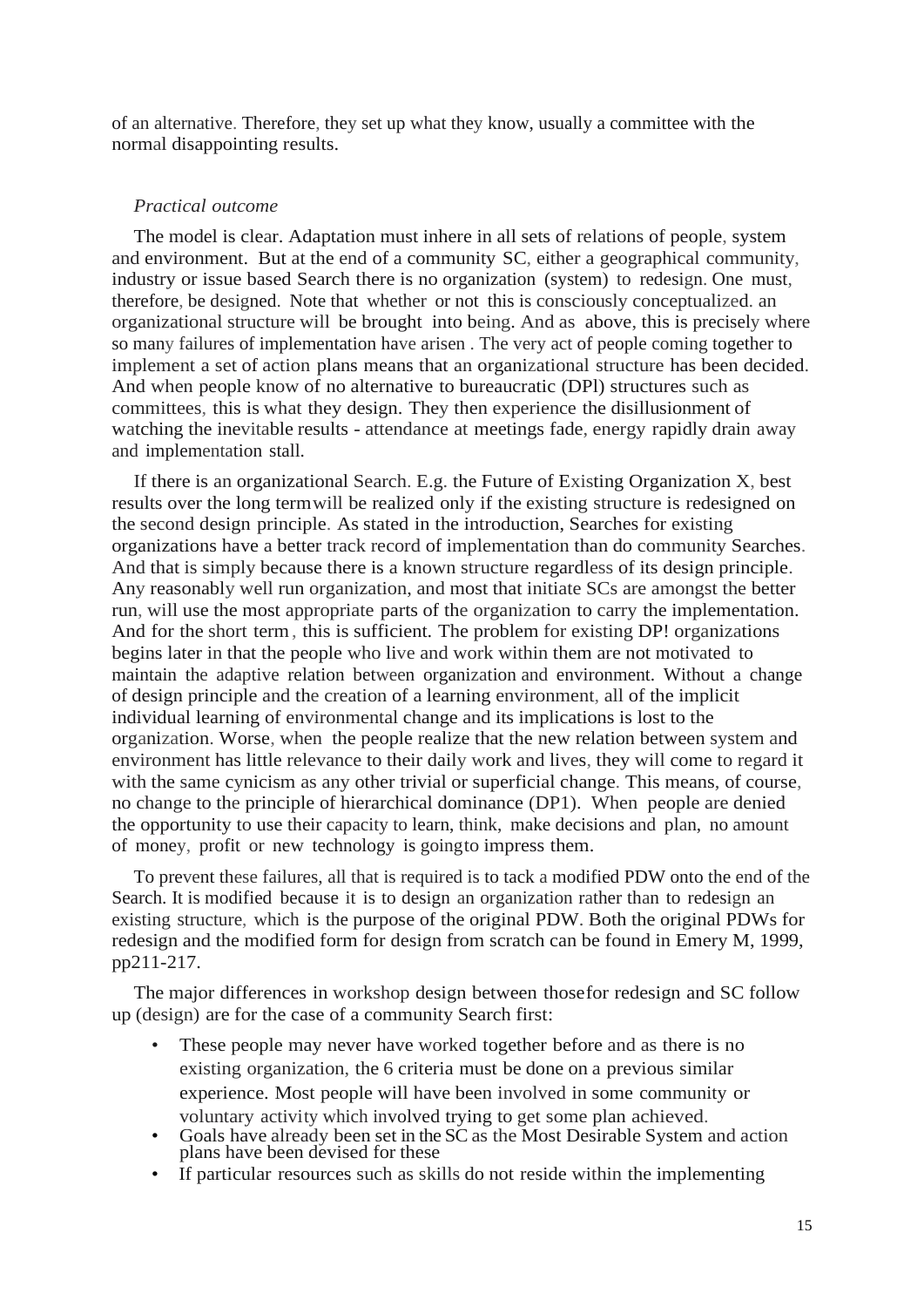group, they must be brought in.Communities usually will not have the resources to start training up people in specific skills or knowledge. Instead, the community must do some further action planning to acquire the required skills or other resources, either directly or through the process of diffusion. There may be some considerable work done matching and then readjusting immediate steps in implementation with the needs of effective organization for implementation.

For already existing organizations , the members can of course complete the matrix for the 6 criteria for their own work. Using the PDW in these settings serves as an easy introduction to the design principles and opens the way for further discussion of full scale organizational change. Adaptations of the modified version have been used for industrial greenfield designs.

# *Tests to Date (from 1991)*

The following initiatives provided opportunities for trialling this more comprehensive design for a totallysuccessful process and implementation.

- experimenting in short training courses on participative methods for active adaptation at the Centre forContinuing Education (CCE) of the Australian National University (ANU)
- designing an introduction to ANU's new Internship program
- community planning in Torres Strait
- a participative event to rescue a community from conflicts exacerbated by a Weisbord so called 'Future Search' (Weisbord, 1992; Weisbord & Janoff, 1995).
- SC for the 'Future of Participative Democracy' in the Americas
- whole system change in Region 9 of the US Forest Service

During the short training courses at CCE it became obvious that several participants were taking the course because of an immediate need for wholistic organizational change projects which would necessarily involve both SCs and PDWs. They wanted to learn methods for structural change as well as participative planning. They were a sign of the times. Increasingly, organizations were looking for something that actually worked because everything else hadn't. And there were enough well educated people around who understood the lessons of time to know that long term solutions could not not result from short term fixes. They provided a space to experiment with a range of sessions designed to meet these expectations. A modified PDW to follow the SC was one of these experiments

I was asked to design an introduction to ANU' s new Internship program. It required a modification of the *Participative Design Workshop* such that the Interns could design their own organization for mutual support and learning while working individually in sometimes hostile environments. Interns had no problem conceptualizing their own democratic organization to provide genuine mutual learning and support. Time after time, they decided upon self managing groups based on common sense practicalities such as research interests, geographical location, etc. Coordination and sharing across the groups has been remarkably easy and productive. It has been handled by informal meetings after scheduled lectures, through events arranged over phones etc. Nothing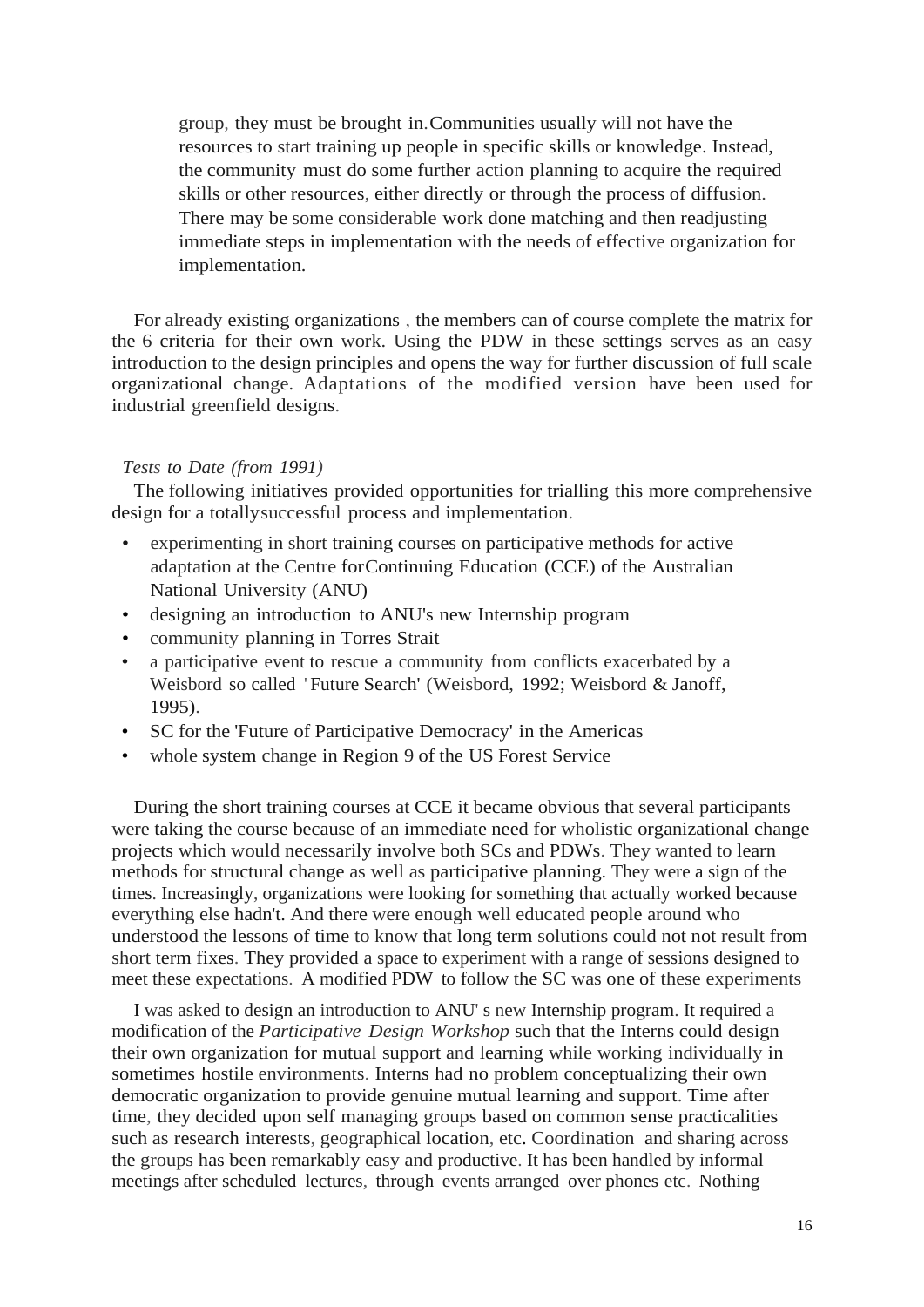further from bureaucratic ' meetings, meetings' could be imagined . Each of the six intakes resulted in a tight knit community.

Successful community planning in Torres Strait required a conceptual understanding, translated and built into a practical organizational infrastructure, sufficiently robust to overcome years of entrenched dependency. This resulted in a two phase project consisting of individual community SCs followed by two multicommunity integrated training, planning and design workshops. During these workshops, all basic concepts in both the SCand the PDW were briefed and were used to do further joint community action planning and organization for such critical matters as educating their people for customary (Indigenous) law and designing effective community meetings. This was to provide the reality of self management that was so strong on the rhetoric but so weak on the ground. The results have been evaluated in part and built into further planning at the regional level (Emery M et al, 1996; Paton & Emery M, 1996).

The 'rescue event' was complex and needed a unique design to bridge the gap between the failed Weisbord 'Future Search' and a new more promising start. The original conference followed no logic. Different components of the open system were muddled together and there was some immature action planning in the form of 'shopping lists' in the middle of the event<sup>1</sup>. This was left hanging and time ran out to return to it at the end. There was no effort to integrate small group reports. The participants (there is no evidence that they became a learning, planning community) were left with an undifferentiated array of data and utter confusion. There were serious conflicts underlying this confusion which were rapidly exacerbated by the setting up of committees with their predominant dynamic of fight/flight. They needed a clear set of goals and a new effective organizational structure to replace the failed committees. Elements of both the SC and the PDW were woven together in orderto begin the necessary reconstruction of goals, action plans and community (Diemer & Alvarez 1995).

The SC for the 'Future of Participative Democracy in the Americas ' was a large complex Search to create a network of people committed to improving the chances of a more adaptive and participative democratic Western Hemisphere. It entailed a unique design, the last part of which was a PDW to design the organizational structure to carry the implementation.

<sup>&</sup>lt;sup>1</sup> There is much confusion between the Search Conference and the Future Search but they are very different methods. Weisbord 's method is often placed within the systems stream but it owes more in its concept and practice to the Human Relations (NTL) tradition through Schindler-Rainman & Lippitt than it does to the method whose name he has appropriated. I have documented the main dimensions of this confusion (Emery M,1994). In Weisbord 's method, the importance of the external social field and learning about it is trivialized and turned into an element of the human encounter.

In 1987, Weisbord used the terms·'Search Conference' and ' Future Search' synonymously as they were used in Australia. In 1992, he used the term ' Future Search' to cover virtually any participative event. With great irony, Weisbord & Janoff (1995. p51) reserve the term ' Future Search' for their own model and urge others not to use the name for other models. The name 'Search Conference' can now be reclaimed for the original and distinct concept.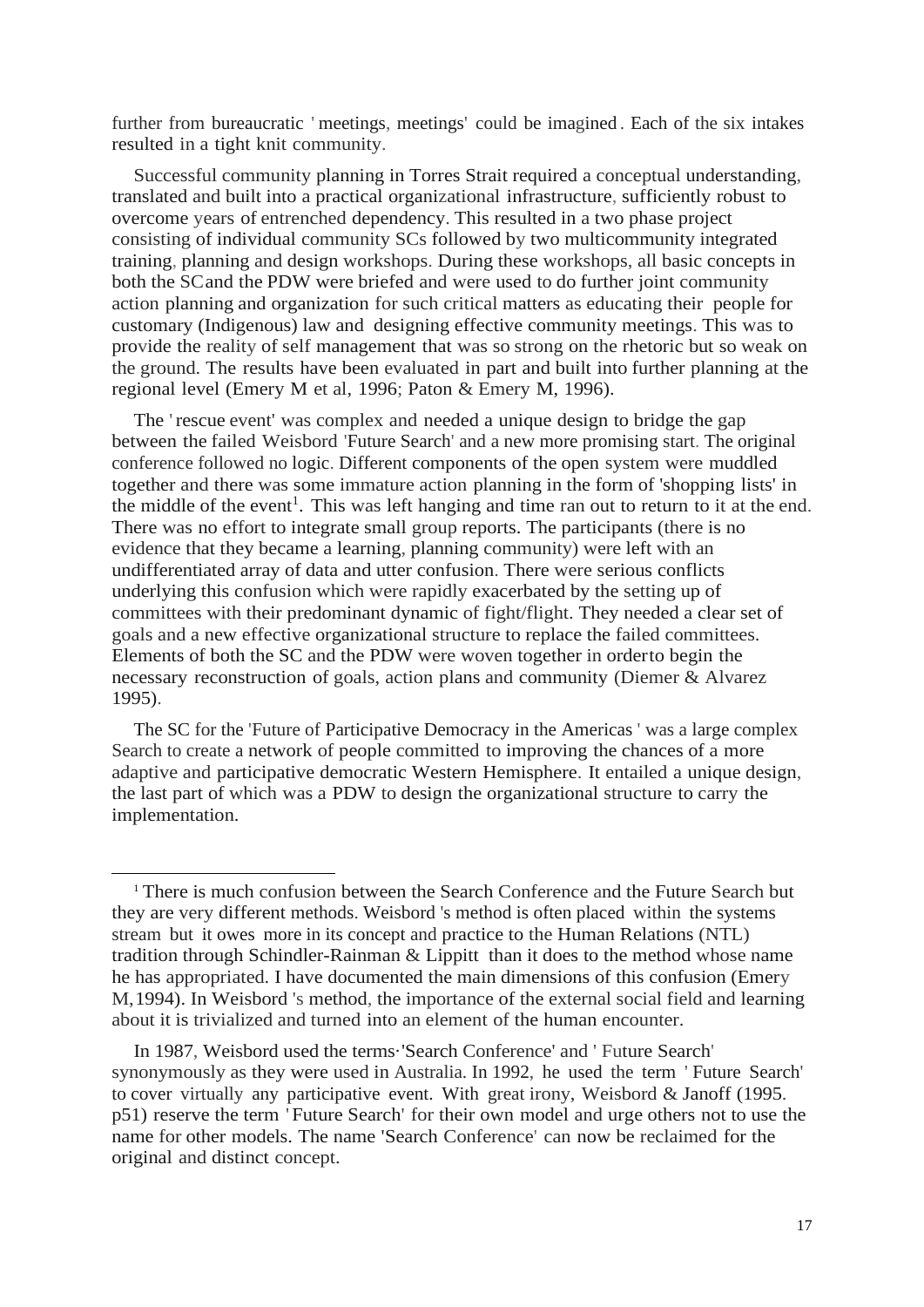Region 9 of the US Forest Service had long been aiming for active adaptive change. Many members of the Forest Service had been trained up in the methods discussed here and in December. 1995, the work began on awholistic system change in Region 9. Of the 16 individual forests within the region, 14 participated in Search Conferences with PDWs attached and one followed up with a full scale forest organizational redesign. The consolidation event to produce a coherent direction for the .region was held on 14-16 May, 1996.

## **Conclusion and The Future**

Most failures of implementation of SC action plans have involved lack of knowledge of the organizational design principles when setting up an organization to implement. The necessary congruence between system,environment and organisational structure had been neglected. This deficiency has now been recognized and addressed. Each of the testings so far for the two stage model has been successful. People can design a DP2 organization from scratch.

Why has it taken so long for the solution, the preventative method to implementation failures to emerge? The first and foremost answer appears to be that the two methods of the Search Conference and the Participative Design Workshop were conceptualized and, therefore practiced, as separate and discrete methods doing two quite separate jobs, the SC for participative strategic planning and the PDW for redesigning existing organizations. They had not been seen as complementary parts of a whole change towards active adaptation and therefore, continuous change.

The second answer is that only specific conscious conceptual knowledge of the design principles can overcome our culture's wholescale rush into mechanistic thinking, and therefore bureaucratic structures, from the beginning of the industrial revolution. The active adaptive planning done within the SC to establish a directive correlation between system and environment was necessary but insufficient to fully achieve active adaptation. Active adaptation has to include both an active adaptive relation between the system and the environment, and active adaptive relations within the system itself.

The 2 stage model not only raises the probability of successful planning and design, it also speeds up diffusion as more people gain conscious conceptual knowledge of the design principles. It has been successfully tested in the higher education system and here there is a low level of awareness of both the need for fundamental change and the possibility of it (Emery M, 1998). As the breeding ground for most of our professionals and managers, this fundamental change is required to encourage creativity and innovation. Large scale change projects in the education systems will demand new and different designs and we can expect that these will generate substantial new knowledge.

## **References**

Ackoff R L & Emery FE, 1972. *On Purposeful Systems.* Seaside CA: Intersystems. 1981.

Angyal, Andras. 1941. *Foundations for a Science of Personality.* The Commonwealth Fund. HarvardUniversity Press. 1958

Asch, S. E. 1952. *Social psychology*. New York: Prentice Hall.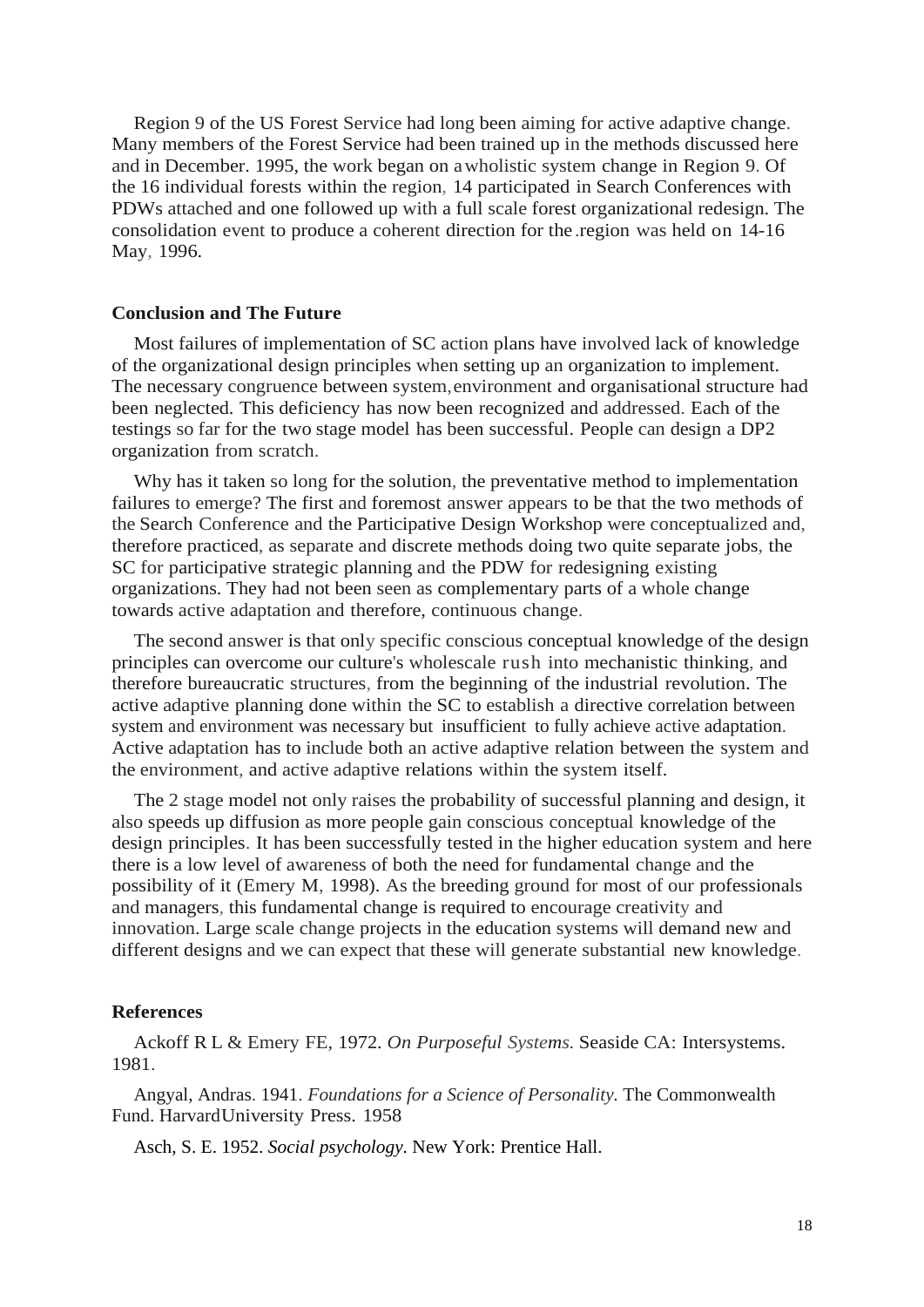Bion WR. 1952. ' Group Dynamics: A Review. ' *International Journal of Psychoanalysis.* 33 235-247. Bion W R. 1961. *Experiences in Groups.* Tavistock

Diemer J & Alvarez RA. 1995. 'Sustainable Community, Sustainable Forestry: A ParticipatoryModel' *Journal of Forestry.* 93 11 10-14.

Emery F E. 1959. Characteristics of SocioTechnical Systems. (TIHR Doc. 527.) pp38-86 of *The Emergence of a New Paradigm of Work.* Emery, 1978. Centre for Continuing Education. ANU. Canberra

Emery F E. 1967. 'The Next Thirty Years: Concept, Methods and Anticipations.' *Human Relation s.* 20 199-237

Emery, Fred. 1969. The Historical Validity of the Norwegian Industrial Democracy Project. Tavistock Document HRC 210; also in Trist & Murray, 1993, 154-258.

Emery F E, 1976. Causal path analysis. In Emery F (Ed) 1981. *Systems thinking*. Vol. I. Penguin. 293-298.

Emery, Fred. 1977. *Futures We Are In.* Martinus Nijhoff Social Sciences Division, Leiden.

Emery, Fred. 1980. "Educational Paradigms: An Epistemological Revolution ". In Emery M (Ed) 1993. *Participative Design. for Participative Democracy.* CCE. ANU, 40-85

Emery, Fred & Emery Merrelyn. 1974. "Participative Design : Work and Community Life". In Emery M, 1993. 100-122

Emery, FE & Thorsrud. E. 1969. *Form and Content in industrial Democracy.* Tavistock

Emery FE & Thorsrud E. 1976 . *Democracy at Work .* Martinus Nijhoff Social Science Division, Leiden. (1975, CCE, ANU.)

Emery, F. E. & Trist, E. L. 1965. 'The Causal Texture of Organisational Environments" . *Human Relations.* 18: 21-32.

Emery Merrelyn. 1976. (ed) *Searching : for new directions, in new ways, for new times.* CCE, ANU

Emery Merrelyn. 1982. *Searching: for new directions , in new ways , for new times.*  CCE, ANU Emery Merrelyn. 1993. (ed) *Participative Design for Participative Democracy.* CCE, ANU

Emery Merrelyn. 1994. 'The Search Conference in the USA Today : Clarifying some Confusions'. CCE. ANU.

Emery, Merrelyn. 1996.·'The Influence of Culture in Search Conferences: A Rare Case of Fight/Flight". *Conceptsand Transformation: International Journal of Action Research and Organizational Renewal.* 1. 2/3. 143-164

Emery Merrelyn. 1999. *Searching: The theory and practice of making cultural change.* John Benjamins Publisher.

Emery, M. (2010). When the cure is the cause. *The Innovation Journal: The public Sector Innovation Journal.* Vol 15(1). Article 6.

Emery, Merrelyn. 2021. *Cultural Contexts: Update of the first part of Searching, 1982*. [www.socialsciencethatactuallyworks.com.](http://www.socialsciencethatactuallyworks.com/)